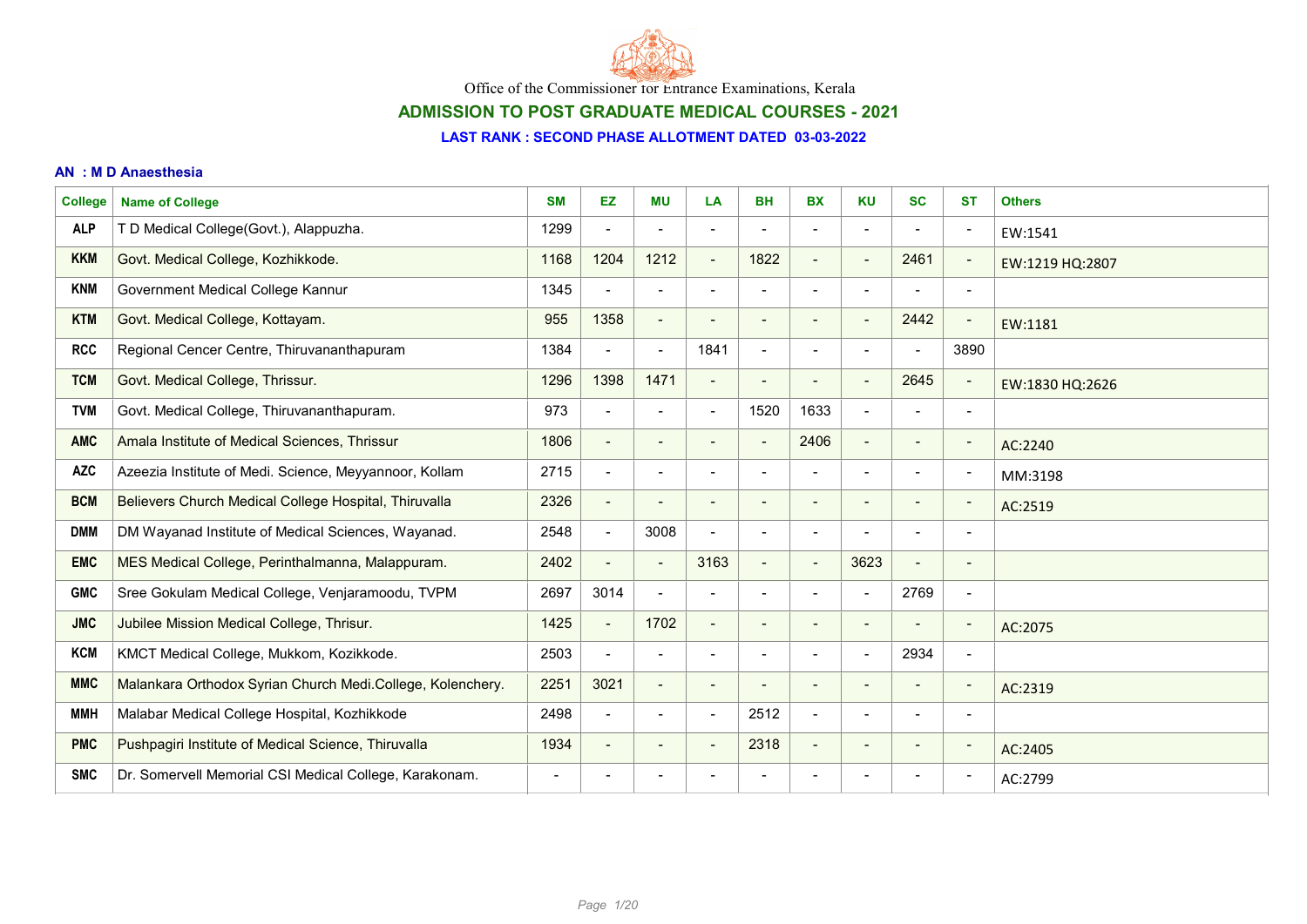

# ADMISSION TO POST GRADUATE MEDICAL COURSES - 2021

#### LAST RANK : SECOND PHASE ALLOTMENT DATED 03-03-2022

#### AN : M D Anaesthesia

| <b>College</b> | <b>Name of College</b>                              | <b>SM</b>                | EZ                       | <b>MU</b>                | LA                       | <b>BH</b>                    | <b>BX</b>                | <b>KU</b>                | <b>SC</b>                | <b>ST</b>                | <b>Others</b> |
|----------------|-----------------------------------------------------|--------------------------|--------------------------|--------------------------|--------------------------|------------------------------|--------------------------|--------------------------|--------------------------|--------------------------|---------------|
| <b>TRM</b>     | Travancore Medical College, Umayanalloor, Kollam.   | 2699                     | 3123                     | $\blacksquare$           | $\blacksquare$           | $\overline{\phantom{a}}$     | $\overline{\phantom{a}}$ | $\blacksquare$           | 2973                     | $\blacksquare$           |               |
|                | <b>AT : M S Anatomy</b>                             |                          |                          |                          |                          |                              |                          |                          |                          |                          |               |
| <b>College</b> | <b>Name of College</b>                              | <b>SM</b>                | EZ                       | <b>MU</b>                | LA                       | <b>BH</b>                    | <b>BX</b>                | <b>KU</b>                | <b>SC</b>                | <b>ST</b>                | <b>Others</b> |
| <b>ALP</b>     | T D Medical College(Govt.), Alappuzha.              |                          | $\blacksquare$           |                          | $\overline{\phantom{0}}$ | 3663                         | $\blacksquare$           | $\overline{\phantom{a}}$ |                          | $\overline{\phantom{a}}$ |               |
| <b>KKM</b>     | Govt. Medical College, Kozhikkode.                  | 2965                     | 3594                     | 4007                     | $\overline{\phantom{a}}$ | -                            |                          | $\overline{\phantom{a}}$ |                          | $\overline{\phantom{a}}$ |               |
| <b>KTM</b>     | Govt. Medical College, Kottayam.                    | 1913                     | $\blacksquare$           | $\overline{\phantom{a}}$ |                          | $\overline{\phantom{0}}$     | $\overline{\phantom{a}}$ | $\blacksquare$           | $\overline{\phantom{a}}$ | $\overline{\phantom{a}}$ |               |
| <b>TCM</b>     | Govt. Medical College, Thrissur.                    | 3072                     | $\blacksquare$           | $\overline{\phantom{a}}$ | $\overline{\phantom{0}}$ | $\qquad \qquad \blacksquare$ | $\qquad \qquad$          | $\overline{\phantom{a}}$ | $\overline{\phantom{a}}$ | $\overline{\phantom{a}}$ |               |
| <b>TVM</b>     | Govt. Medical College, Thiruvananthapuram.          | 2695                     | $\blacksquare$           | $\overline{\phantom{a}}$ | $\overline{\phantom{0}}$ | $\blacksquare$               |                          | $\overline{\phantom{a}}$ | $\overline{\phantom{a}}$ | $\overline{\phantom{a}}$ |               |
| <b>EMC</b>     | MES Medical College, Perinthalmanna, Malappuram.    | $\blacksquare$           | $\overline{\phantom{a}}$ | $\blacksquare$           | $\overline{\phantom{a}}$ | $\blacksquare$               | $\overline{\phantom{a}}$ | $\blacksquare$           | $\blacksquare$           | $\overline{\phantom{a}}$ |               |
| <b>GMC</b>     | Sree Gokulam Medical College, Venjaramoodu, TVPM    | $\blacksquare$           | $\overline{\phantom{a}}$ | $\blacksquare$           | $\overline{\phantom{0}}$ | $\overline{\phantom{0}}$     | $\overline{\phantom{a}}$ | $\overline{\phantom{a}}$ | $\overline{\phantom{a}}$ | $\overline{\phantom{a}}$ |               |
| <b>PMC</b>     | Pushpagiri Institute of Medical Science, Thiruvalla | $\blacksquare$           | $\qquad \qquad$          | $\overline{\phantom{a}}$ | $\overline{\phantom{a}}$ | $\qquad \qquad \blacksquare$ |                          | $\overline{\phantom{a}}$ | $\blacksquare$           | $\overline{\phantom{a}}$ |               |
|                | <b>BI: MD Biochemistry</b>                          |                          |                          |                          |                          |                              |                          |                          |                          |                          |               |
| <b>College</b> | <b>Name of College</b>                              | <b>SM</b>                | EZ                       | <b>MU</b>                | LA                       | <b>BH</b>                    | <b>BX</b>                | <b>KU</b>                | <b>SC</b>                | <b>ST</b>                | <b>Others</b> |
| <b>ALP</b>     | T D Medical College(Govt.), Alappuzha.              | $\overline{\phantom{a}}$ | $\blacksquare$           | $\overline{\phantom{a}}$ | $\overline{\phantom{a}}$ | $\overline{\phantom{0}}$     | $\blacksquare$           | $\blacksquare$           | $\overline{\phantom{a}}$ | $\overline{\phantom{a}}$ |               |
| <b>KKM</b>     | Govt. Medical College, Kozhikkode.                  | 2959                     | $\overline{\phantom{a}}$ | $\overline{\phantom{a}}$ | $\overline{\phantom{a}}$ | 3412                         | $\blacksquare$           | $\overline{\phantom{a}}$ | $\blacksquare$           | $\overline{\phantom{a}}$ |               |
| <b>KTM</b>     | Govt. Medical College, Kottayam.                    | $\overline{\phantom{a}}$ | $\blacksquare$           | $\overline{\phantom{a}}$ | $\overline{\phantom{a}}$ | $\blacksquare$               | $\overline{\phantom{a}}$ | $\blacksquare$           | 3510                     | $\overline{\phantom{a}}$ |               |
| <b>TCM</b>     | Govt. Medical College, Thrissur.                    | 3068                     | $\overline{\phantom{a}}$ | $\overline{\phantom{a}}$ | $\overline{\phantom{a}}$ | $\overline{\phantom{a}}$     | $\overline{\phantom{a}}$ | $\overline{\phantom{a}}$ | $\overline{\phantom{a}}$ | $\overline{\phantom{a}}$ |               |
| <b>TVM</b>     | Govt. Medical College, Thiruvananthapuram.          | 2593                     | 3699                     | $\overline{\phantom{a}}$ | $\blacksquare$           | $\blacksquare$               | $\blacksquare$           | $\overline{\phantom{a}}$ | $\overline{\phantom{a}}$ | $\overline{\phantom{a}}$ |               |

AMC Amala Institute of Medical Sciences, Thrissur - - - - - - - - -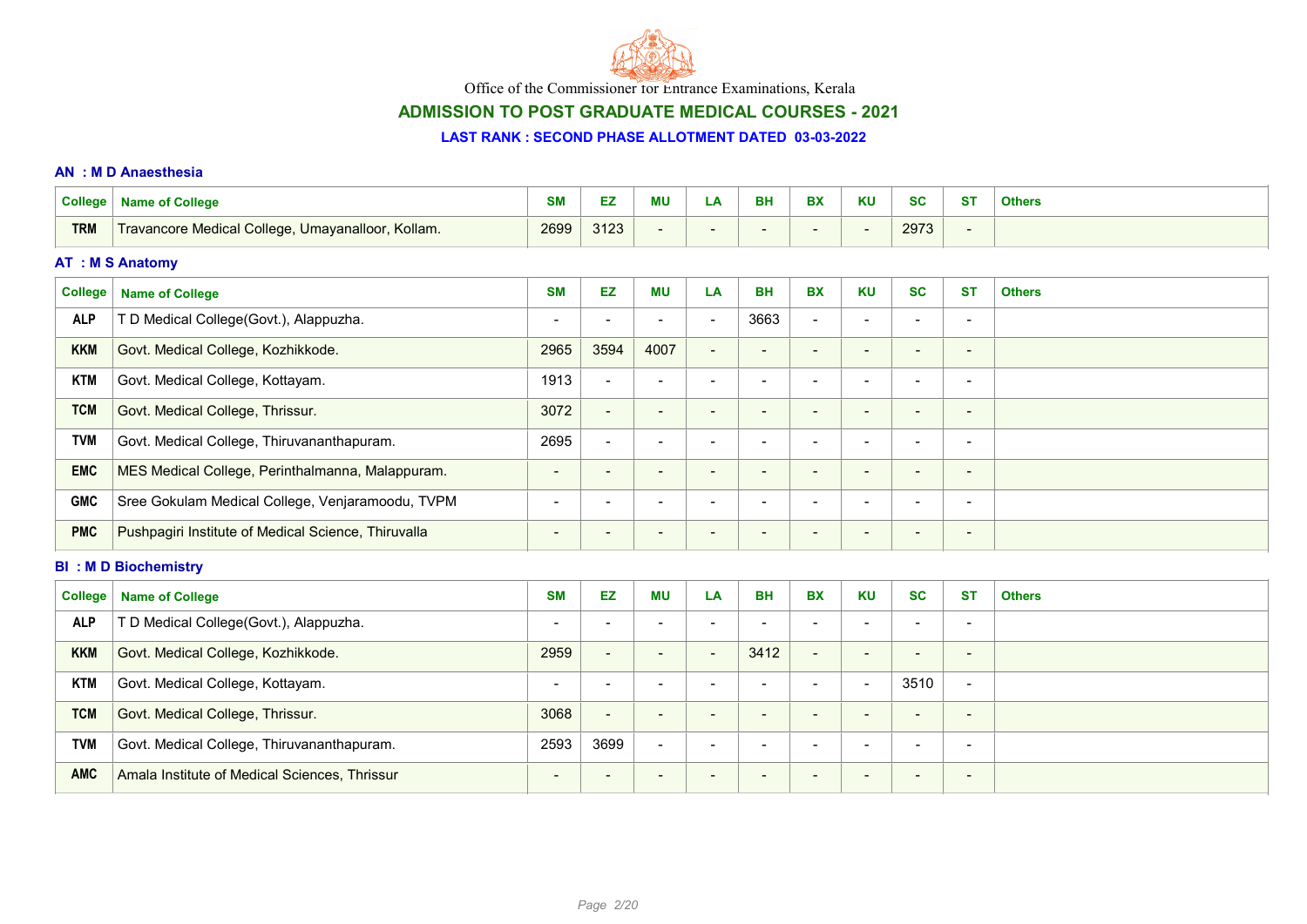

# ADMISSION TO POST GRADUATE MEDICAL COURSES - 2021

#### LAST RANK : SECOND PHASE ALLOTMENT DATED 03-03-2022

### BI : M D Biochemistry

| <b>College</b> | <b>Name of College</b>                              | <b>SM</b> | EZ | <b>MU</b> | LA. | BH | <b>BX</b> | <b>KU</b> | <b>SC</b>                | <b>ST</b>                | <b>Others</b> |
|----------------|-----------------------------------------------------|-----------|----|-----------|-----|----|-----------|-----------|--------------------------|--------------------------|---------------|
| <b>EMC</b>     | MES Medical College, Perinthalmanna, Malappuram.    |           | -  |           |     |    |           |           |                          | $\overline{\phantom{a}}$ |               |
| <b>GMC</b>     | Sree Gokulam Medical College, Venjaramoodu, TVPM    |           |    | -         |     |    |           |           | $\overline{\phantom{0}}$ | -                        |               |
| <b>PMC</b>     | Pushpagiri Institute of Medical Science, Thiruvalla | 3237      | -  |           |     |    |           |           |                          | -                        |               |

### CM : M D Community Medicine

| <b>College</b> | <b>Name of College</b>                                  | <b>SM</b>                | EZ.            | <b>MU</b>                | LA                       | <b>BH</b>                | <b>BX</b>                | <b>KU</b>                | <b>SC</b>                | <b>ST</b>                | <b>Others</b> |
|----------------|---------------------------------------------------------|--------------------------|----------------|--------------------------|--------------------------|--------------------------|--------------------------|--------------------------|--------------------------|--------------------------|---------------|
| <b>ALP</b>     | T D Medical College(Govt.), Alappuzha.                  |                          |                |                          | $\overline{\phantom{a}}$ |                          |                          | $\overline{\phantom{a}}$ | 2237                     | $\overline{\phantom{a}}$ |               |
| <b>KKM</b>     | Govt. Medical College, Kozhikkode.                      | 1674                     | $\blacksquare$ |                          | $\overline{\phantom{0}}$ |                          |                          |                          |                          | $\overline{\phantom{0}}$ |               |
| <b>KNM</b>     | Government Medical College Kannur                       | $\overline{\phantom{a}}$ |                | $\overline{\phantom{a}}$ | $\overline{\phantom{a}}$ |                          |                          | $\overline{\phantom{a}}$ | $\overline{\phantom{0}}$ | $\sim$                   | HQ:2964       |
| <b>KTM</b>     | Govt. Medical College, Kottayam.                        | $\blacksquare$           | 1860           | $\overline{\phantom{a}}$ | $\overline{\phantom{a}}$ |                          |                          | $\overline{\phantom{a}}$ |                          | $\overline{\phantom{0}}$ |               |
| <b>TCM</b>     | Govt. Medical College, Thrissur.                        | 1574                     | $\sim$         | $\overline{\phantom{a}}$ | $\overline{\phantom{a}}$ |                          | $\overline{\phantom{0}}$ | $\overline{\phantom{a}}$ | $\overline{\phantom{0}}$ | $\overline{\phantom{0}}$ |               |
| <b>TVM</b>     | Govt. Medical College, Thiruvananthapuram.              | 1397                     | $\blacksquare$ | 1855                     | $\blacksquare$           |                          |                          | $\overline{\phantom{a}}$ | ۰                        | $\overline{\phantom{a}}$ |               |
| <b>AMC</b>     | Amala Institute of Medical Sciences, Thrissur           | 3038                     | $\blacksquare$ | $\blacksquare$           | $\blacksquare$           | 3538                     | $\sim$                   | $\overline{\phantom{a}}$ | $\overline{\phantom{a}}$ | $\blacksquare$           | AC:3643       |
| <b>EMC</b>     | MES Medical College, Perinthalmanna, Malappuram.        | 2586                     | $\blacksquare$ |                          | $\overline{\phantom{0}}$ |                          |                          |                          | 3251                     | $\blacksquare$           |               |
| <b>GMC</b>     | Sree Gokulam Medical College, Venjaramoodu, TVPM        | 2808                     | $\sim$         | $\blacksquare$           | $\overline{\phantom{a}}$ | 3897                     | $\overline{\phantom{a}}$ |                          | $\overline{\phantom{0}}$ | $\overline{\phantom{a}}$ |               |
| <b>JMC</b>     | Jubilee Mission Medical College, Thrisur.               | 3050                     | 3403           | $\overline{\phantom{a}}$ | $\blacksquare$           |                          |                          |                          | $\overline{\phantom{0}}$ | $\overline{\phantom{a}}$ |               |
| <b>KCM</b>     | KMCT Medical College, Mukkom, Kozikkode.                | 3295                     | $\blacksquare$ | 3836                     | $\overline{\phantom{a}}$ | $\overline{\phantom{0}}$ | -                        | $\sim$                   | $\overline{\phantom{0}}$ | $\overline{\phantom{a}}$ |               |
| <b>MMH</b>     | Malabar Medical College Hospital, Kozhikkode            | 3236                     | $\blacksquare$ | 3913                     | $\overline{\phantom{a}}$ | $\overline{\phantom{0}}$ |                          | $\overline{\phantom{a}}$ | $\overline{\phantom{0}}$ | $\overline{\phantom{a}}$ |               |
| <b>PMC</b>     | Pushpagiri Institute of Medical Science, Thiruvalla     | 3071                     | $\blacksquare$ | $\overline{\phantom{a}}$ | $\overline{\phantom{a}}$ | $\overline{\phantom{a}}$ | $\overline{\phantom{0}}$ | $\overline{\phantom{a}}$ | $\overline{\phantom{a}}$ | $\sim$                   | AC:3873       |
| <b>SIM</b>     | Sree Narayana Institute of Medical Sciences, Ernakulam. | 3456                     |                |                          | $\overline{\phantom{a}}$ |                          |                          |                          |                          |                          |               |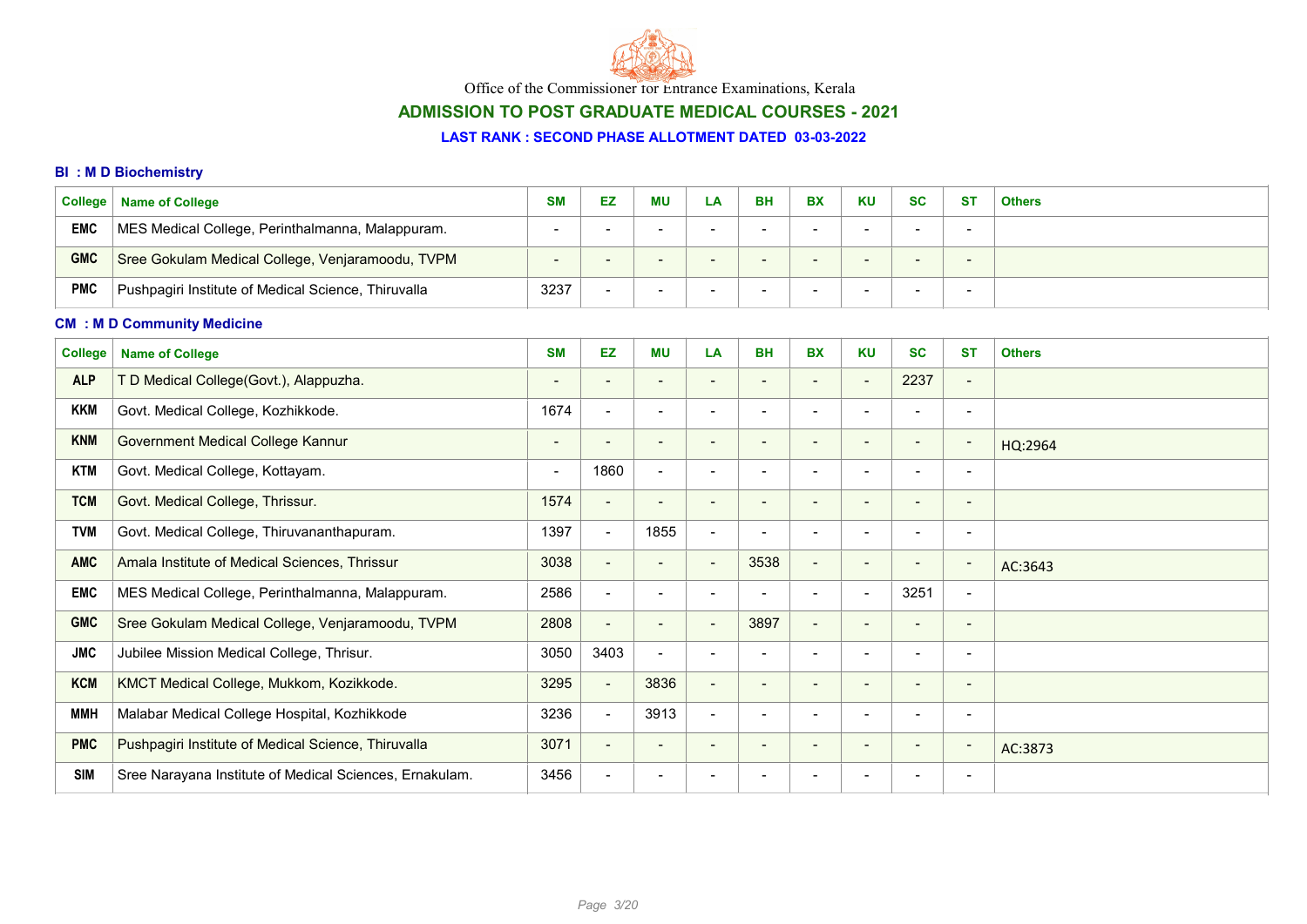

# ADMISSION TO POST GRADUATE MEDICAL COURSES - 2021

#### LAST RANK : SECOND PHASE ALLOTMENT DATED 03-03-2022

#### CM : M D Community Medicine

| <b>Name of College</b>                                                                                                                                           | <b>SM</b> | EZ                       | ΜU                       | LA  | BH   | <b>BX</b>                | <b>KU</b>                | <b>SC</b>                | -ST             | <b>Others</b> |  |  |  |
|------------------------------------------------------------------------------------------------------------------------------------------------------------------|-----------|--------------------------|--------------------------|-----|------|--------------------------|--------------------------|--------------------------|-----------------|---------------|--|--|--|
| Dr. Somervell Memorial CSI Medical College, Karakonam.                                                                                                           | 3002      | $\overline{\phantom{a}}$ | $\qquad \qquad$          | . . | -    |                          | $\overline{\phantom{0}}$ | $\overline{\phantom{0}}$ | $\qquad \qquad$ |               |  |  |  |
| <b>DP</b> : Diploma in Clinical Patholoty                                                                                                                        |           |                          |                          |     |      |                          |                          |                          |                 |               |  |  |  |
| <b>EZ</b><br><b>KU</b><br><b>MU</b><br><b>SC</b><br><b>BX</b><br><b>ST</b><br><b>SM</b><br><b>BH</b><br>College<br><b>Others</b><br><b>Name of College</b><br>LA |           |                          |                          |     |      |                          |                          |                          |                 |               |  |  |  |
| MES Medical College, Perinthalmanna, Malappuram.                                                                                                                 | 2757      | $\overline{\phantom{a}}$ | $\overline{\phantom{0}}$ |     | 3598 | $\overline{\phantom{a}}$ | -                        | 3319                     | $\,$            |               |  |  |  |
|                                                                                                                                                                  |           |                          |                          |     |      |                          |                          |                          |                 |               |  |  |  |

### EM : M D Emergency Medicine

| College    | <b>Name of College</b>                            | <b>SM</b> | EZ                       | ΜU                       | LA                       | <b>BH</b>                | <b>BX</b>                | <b>KU</b>                | <b>SC</b>                | <b>ST</b>                | <b>Others</b> |
|------------|---------------------------------------------------|-----------|--------------------------|--------------------------|--------------------------|--------------------------|--------------------------|--------------------------|--------------------------|--------------------------|---------------|
| <b>KKM</b> | Govt. Medical College, Kozhikkode.                | 478       | $\overline{\phantom{a}}$ | $\overline{\phantom{0}}$ | $\overline{\phantom{a}}$ |                          |                          | -                        | $\overline{\phantom{0}}$ | $\overline{\phantom{0}}$ |               |
| <b>KNM</b> | Government Medical College Kannur                 |           | -                        | -                        | $\overline{\phantom{a}}$ |                          |                          | $\overline{\phantom{0}}$ | $\overline{\phantom{0}}$ | $\overline{\phantom{0}}$ | EW:731        |
| <b>TVM</b> | Govt. Medical College, Thiruvananthapuram.        | 452       | $\overline{\phantom{a}}$ | $\overline{\phantom{0}}$ | $\overline{\phantom{a}}$ | 1656                     | $\overline{\phantom{0}}$ | $\overline{\phantom{0}}$ | $\overline{\phantom{0}}$ | $\overline{\phantom{a}}$ |               |
| AMC        | Amala Institute of Medical Sciences, Thrissur     | 578       | $\overline{\phantom{a}}$ | $\overline{\phantom{0}}$ | -                        | $\overline{\phantom{0}}$ |                          | -                        | $\overline{\phantom{0}}$ | $\overline{\phantom{0}}$ | NR:2858       |
| <b>JMC</b> | Jubilee Mission Medical College, Thrisur.         | 436       | 1518                     | $\overline{\phantom{a}}$ | . .                      |                          | -                        | $\overline{\phantom{0}}$ | $\sim$                   | $\overline{\phantom{0}}$ | NR:2774       |
| <b>KCM</b> | KMCT Medical College, Mukkom, Kozikkode.          | 1890      | $\overline{\phantom{a}}$ | $\overline{\phantom{0}}$ | -                        |                          |                          | -                        | 2205                     | $\overline{\phantom{a}}$ |               |
| <b>TRM</b> | Travancore Medical College, Umayanalloor, Kollam. | 1714      | $\overline{\phantom{a}}$ | $\overline{\phantom{a}}$ | -                        |                          |                          | $\overline{\phantom{a}}$ | $\qquad \qquad$          | $\overline{\phantom{a}}$ | MM:2219       |

# ET : M S Otorhinolaryngology

| <b>College</b> | <b>Name of College</b>                 | <b>SM</b> | EZ.                      | <b>MU</b>                | LA                       | <b>BH</b>                | <b>BX</b>                | <b>KU</b>                | <b>SC</b>                | <b>ST</b>                | <b>Others</b> |
|----------------|----------------------------------------|-----------|--------------------------|--------------------------|--------------------------|--------------------------|--------------------------|--------------------------|--------------------------|--------------------------|---------------|
| <b>ALP</b>     | T D Medical College(Govt.), Alappuzha. | 1322      | $\overline{\phantom{0}}$ | $\qquad \qquad$          | $\overline{\phantom{0}}$ | $\overline{\phantom{a}}$ | $\qquad \qquad$          | $\overline{\phantom{0}}$ | $\overline{\phantom{a}}$ | $\overline{\phantom{0}}$ |               |
| <b>KKM</b>     | Govt. Medical College, Kozhikkode.     | 908       | $\overline{\phantom{0}}$ | $\qquad \qquad$          | 1486                     |                          | $\sim$                   | $\overline{\phantom{0}}$ | -                        | $\overline{\phantom{0}}$ |               |
| <b>KNM</b>     | Government Medical College Kannur      |           | 1342                     | $\overline{\phantom{0}}$ | $\overline{\phantom{a}}$ | -                        | $\overline{\phantom{a}}$ | $\overline{\phantom{a}}$ | $\overline{\phantom{0}}$ | $\sim$                   |               |
| <b>KTM</b>     | Govt. Medical College, Kottayam.       | 1293      | $\overline{\phantom{0}}$ | 1372                     |                          | 1526                     | $\overline{\phantom{0}}$ | $\overline{\phantom{0}}$ | -                        | $\qquad \qquad$          |               |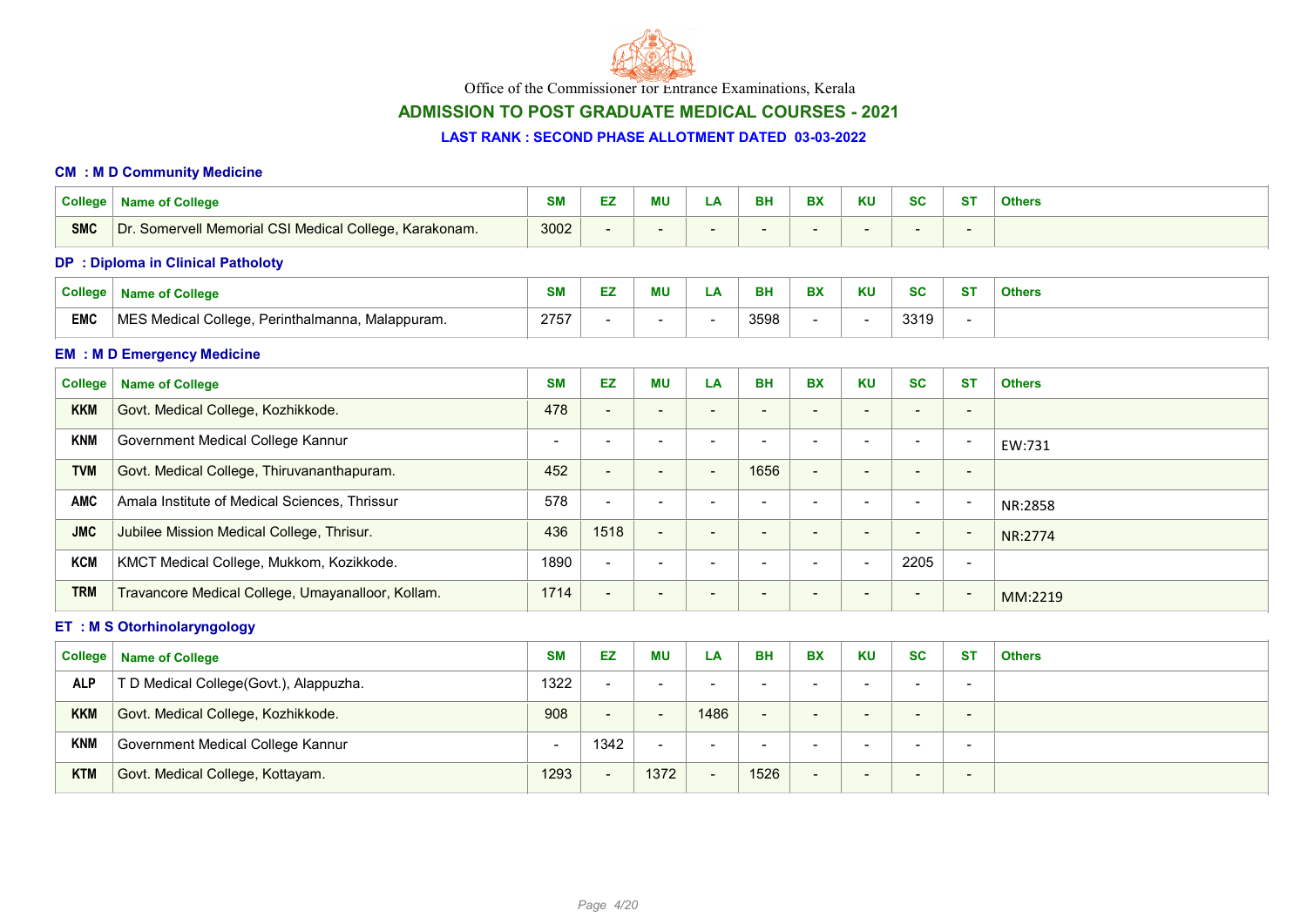

# ADMISSION TO POST GRADUATE MEDICAL COURSES - 2021

## LAST RANK : SECOND PHASE ALLOTMENT DATED 03-03-2022

### ET : M S Otorhinolaryngology

| <b>College</b> | <b>Name of College</b>                                  | <b>SM</b>                | <b>EZ</b>                | <b>MU</b>                | LA                           | <b>BH</b>                | <b>BX</b>                | <b>KU</b>                | <b>SC</b>                | <b>ST</b>                | <b>Others</b> |
|----------------|---------------------------------------------------------|--------------------------|--------------------------|--------------------------|------------------------------|--------------------------|--------------------------|--------------------------|--------------------------|--------------------------|---------------|
| <b>MLP</b>     | Govt. Medical College, Manjeri.                         | $\overline{\phantom{a}}$ | $\blacksquare$           | $\overline{\phantom{0}}$ | $\blacksquare$               |                          |                          | $\blacksquare$           | 2648                     | $\overline{a}$           |               |
| <b>TCM</b>     | Govt. Medical College, Thrissur.                        | 1193                     | $\blacksquare$           | $\blacksquare$           | $\overline{\phantom{a}}$     |                          | $\blacksquare$           | $\overline{\phantom{a}}$ | $\overline{\phantom{a}}$ | $\overline{\phantom{a}}$ |               |
| <b>TVM</b>     | Govt. Medical College, Thiruvananthapuram.              | 1282                     | $\blacksquare$           | $\blacksquare$           | $\overline{\phantom{a}}$     | $\overline{\phantom{a}}$ | $\overline{\phantom{a}}$ | $\overline{\phantom{a}}$ | $\overline{\phantom{a}}$ | $\overline{\phantom{a}}$ | EW:1516       |
| <b>AMC</b>     | Amala Institute of Medical Sciences, Thrissur           | 1616                     | $\overline{\phantom{a}}$ | $\overline{\phantom{a}}$ | $\overline{\phantom{a}}$     | $\overline{\phantom{a}}$ | $\overline{\phantom{a}}$ | $\blacksquare$           | $\overline{\phantom{a}}$ | $\overline{\phantom{a}}$ | AC:2273       |
| <b>EMC</b>     | MES Medical College, Perinthalmanna, Malappuram.        | 1946                     | $\overline{\phantom{a}}$ | $\overline{\phantom{a}}$ | $\overline{\phantom{a}}$     | 2515                     | $\overline{\phantom{a}}$ | $\overline{\phantom{a}}$ |                          | $\overline{\phantom{0}}$ |               |
| <b>GMC</b>     | Sree Gokulam Medical College, Venjaramoodu, TVPM        | 2101                     | 2178                     | $\blacksquare$           | $\overline{\phantom{a}}$     | 2836                     | $\overline{\phantom{a}}$ | $\overline{\phantom{a}}$ | $\overline{\phantom{a}}$ | $\overline{\phantom{0}}$ |               |
| <b>JMC</b>     | Jubilee Mission Medical College, Thrisur.               | 1414                     | $\blacksquare$           | $\blacksquare$           | $\overline{\phantom{a}}$     | $\overline{\phantom{a}}$ | $\blacksquare$           | $\blacksquare$           | $\overline{\phantom{a}}$ | $\overline{\phantom{a}}$ | AC:1887       |
| <b>KCM</b>     | KMCT Medical College, Mukkom, Kozikkode.                | 2266                     | $\blacksquare$           | 2654                     | $\overline{\phantom{a}}$     | $\qquad \qquad$          | $\overline{\phantom{a}}$ | $\overline{\phantom{a}}$ | $\overline{\phantom{a}}$ | $\overline{\phantom{a}}$ |               |
| <b>KDM</b>     | P K Das Institute of Medical Sciences, Ottapalam.       | 2272                     | $\blacksquare$           | $\overline{\phantom{a}}$ | $\overline{\phantom{a}}$     |                          | $\blacksquare$           | $\blacksquare$           |                          | $\overline{\phantom{a}}$ | EW:3671       |
| <b>MMH</b>     | Malabar Medical College Hospital, Kozhikkode            | 1891                     | $\blacksquare$           | $\overline{\phantom{a}}$ | $\overline{\phantom{a}}$     | $\overline{\phantom{a}}$ | $\blacksquare$           | $\overline{\phantom{a}}$ | 2465                     | $\blacksquare$           |               |
| <b>PMC</b>     | Pushpagiri Institute of Medical Science, Thiruvalla     | 1868                     | $\overline{\phantom{a}}$ | $\blacksquare$           |                              |                          |                          | $\overline{\phantom{a}}$ |                          | $\overline{\phantom{a}}$ | AC:2241       |
| <b>SIM</b>     | Sree Narayana Institute of Medical Sciences, Ernakulam. | 1871                     | $\overline{\phantom{a}}$ | $\blacksquare$           | $\overline{\phantom{a}}$     |                          | $\overline{\phantom{0}}$ | $\overline{\phantom{a}}$ | $\overline{\phantom{a}}$ | $\qquad \qquad$          |               |
| <b>SMC</b>     | Dr. Somervell Memorial CSI Medical College, Karakonam.  | $\blacksquare$           | $\blacksquare$           | $\overline{\phantom{a}}$ | $\overline{\phantom{a}}$     |                          | $\overline{\phantom{a}}$ | $\overline{\phantom{a}}$ |                          | $\overline{\phantom{a}}$ | AC:2783       |
| <b>TRM</b>     | Travancore Medical College, Umayanalloor, Kollam.       | $\overline{\phantom{a}}$ | 2338                     | $\overline{\phantom{a}}$ | $\qquad \qquad \blacksquare$ |                          |                          | $\overline{\phantom{a}}$ |                          | $\overline{\phantom{a}}$ | MM:2394       |
|                | <b>FM : M D Family Medicine</b>                         |                          |                          |                          |                              |                          |                          |                          |                          |                          |               |
| <b>College</b> | <b>Name of College</b>                                  | <b>SM</b>                | EZ                       | <b>MU</b>                | LA                           | <b>BH</b>                | <b>BX</b>                | <b>KU</b>                | <b>SC</b>                | <b>ST</b>                | <b>Others</b> |
| <b>KKM</b>     | Govt. Medical College, Kozhikkode.                      |                          | $\overline{\phantom{a}}$ |                          | $\overline{\phantom{0}}$     |                          |                          | $\overline{\phantom{a}}$ |                          | $\overline{\phantom{a}}$ | DX:2764       |
|                | <b>FO: MD Forensic Medicine</b>                         |                          |                          |                          |                              |                          |                          |                          |                          |                          |               |
|                | <b>College   Name of College</b>                        | <b>SM</b>                | EZ.                      | <b>MU</b>                | LA                           | <b>BH</b>                | <b>BX</b>                | <b>KU</b>                | <b>SC</b>                | <b>ST</b>                | <b>Others</b> |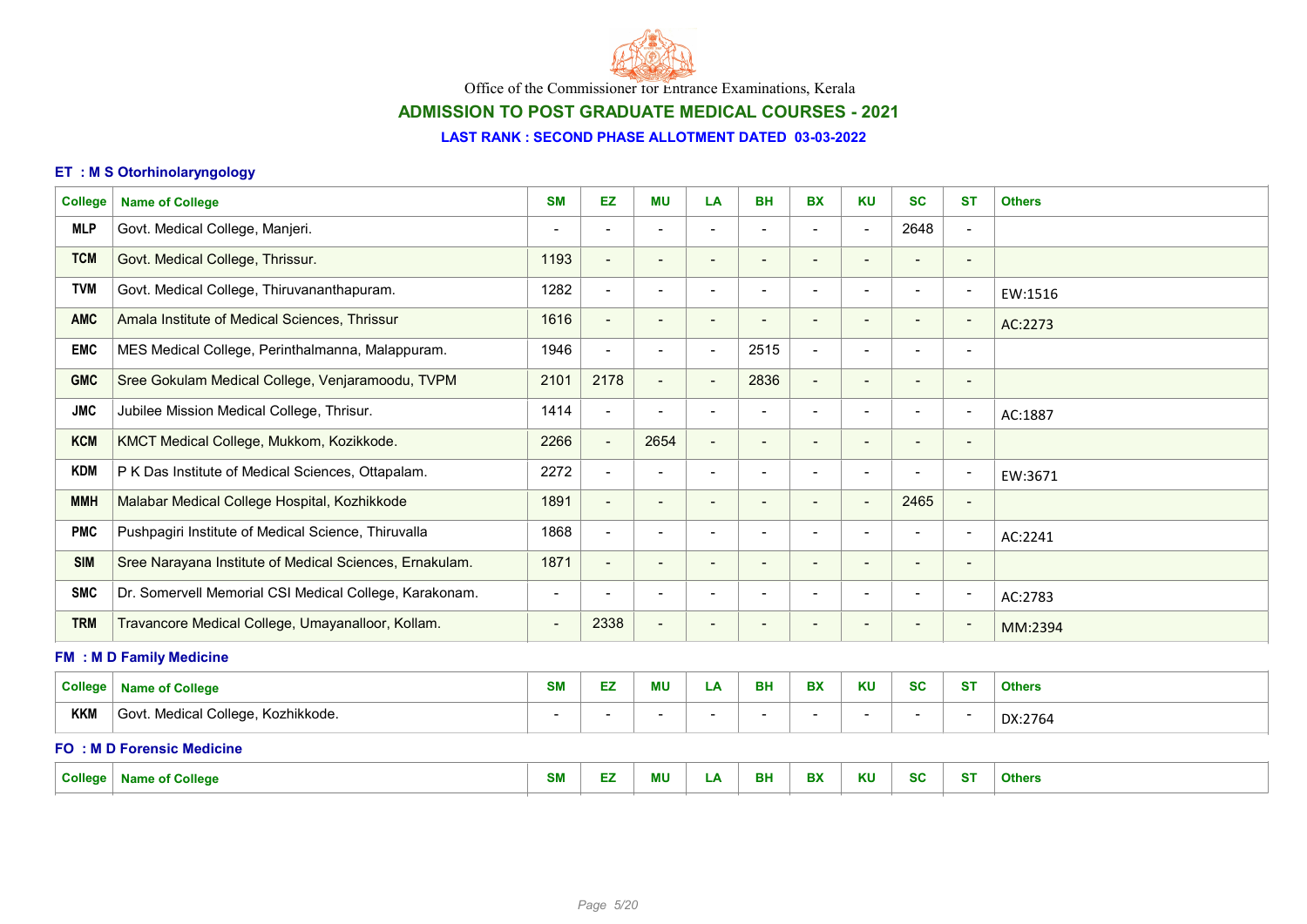

# ADMISSION TO POST GRADUATE MEDICAL COURSES - 2021

#### LAST RANK : SECOND PHASE ALLOTMENT DATED 03-03-2022

#### FO : M D Forensic Medicine

| College    | <b>Name of College</b>                     | <b>SM</b>                | EZ                       | ΜU                       | LA                       | <b>BH</b>                | <b>BX</b>                | <b>KU</b>                | <b>SC</b>                | -ST                      | <b>Others</b> |
|------------|--------------------------------------------|--------------------------|--------------------------|--------------------------|--------------------------|--------------------------|--------------------------|--------------------------|--------------------------|--------------------------|---------------|
| <b>ALP</b> | T D Medical College(Govt.), Alappuzha.     | 2411                     | $\overline{\phantom{a}}$ | $\overline{\phantom{0}}$ | $\overline{\phantom{a}}$ | $\overline{\phantom{0}}$ | $\overline{\phantom{0}}$ | $\overline{\phantom{0}}$ | $\sim$                   | $\overline{\phantom{a}}$ |               |
| <b>KKM</b> | Govt. Medical College, Kozhikkode.         | 2014                     | $\overline{\phantom{0}}$ | $\overline{\phantom{a}}$ | -                        |                          | $\overline{\phantom{0}}$ | -                        |                          | $\overline{\phantom{a}}$ |               |
| <b>KTM</b> | Govt. Medical College, Kottayam.           | $\overline{\phantom{0}}$ | $\overline{\phantom{0}}$ | $\qquad \qquad$          | $\overline{\phantom{a}}$ |                          | $\overline{\phantom{0}}$ | $\qquad \qquad$          | $\sim$                   | $\overline{\phantom{a}}$ | EW:3252       |
| <b>TCM</b> | Govt. Medical College, Thrissur.           | 2569                     | 2614                     | $\overline{\phantom{a}}$ | -                        |                          | $\overline{\phantom{0}}$ | -                        | $\overline{\phantom{0}}$ | $\overline{\phantom{0}}$ |               |
| <b>TVM</b> | Govt. Medical College, Thiruvananthapuram. | 2133                     | $\overline{\phantom{a}}$ | $\qquad \qquad$          | 2948                     | $\overline{\phantom{0}}$ | $\overline{\phantom{0}}$ | $\overline{\phantom{0}}$ | $\sim$                   | $\overline{\phantom{0}}$ |               |

### GM : M D General Medicine

| College <sup>1</sup> | <b>Name of College</b>                                 | <b>SM</b> | EZ                       | <b>MU</b>                | LA                       | <b>BH</b> | <b>BX</b>                | <b>KU</b>                | <b>SC</b>                | <b>ST</b>                | <b>Others</b>       |
|----------------------|--------------------------------------------------------|-----------|--------------------------|--------------------------|--------------------------|-----------|--------------------------|--------------------------|--------------------------|--------------------------|---------------------|
| <b>ALP</b>           | T D Medical College(Govt.), Alappuzha.                 | 168       | $\blacksquare$           | 357                      | $\overline{\phantom{a}}$ | 445       | $\overline{\phantom{0}}$ | $\blacksquare$           | 1759                     | $\overline{\phantom{a}}$ | HQ:2184             |
| <b>CMC</b>           | Govt. Medical College, Ernakulam                       | 270       | $\blacksquare$           | $\overline{\phantom{a}}$ | $\overline{\phantom{a}}$ |           | -                        | $\overline{\phantom{a}}$ |                          | $\overline{\phantom{a}}$ |                     |
| <b>KKM</b>           | Govt. Medical College, Kozhikkode.                     | 64        | 100                      | 66                       |                          |           |                          | $\overline{\phantom{a}}$ | 1189                     | 3150                     | EW:107              |
| <b>KNM</b>           | Government Medical College Kannur                      | 268       | $\overline{\phantom{a}}$ | $\overline{\phantom{a}}$ | 768                      |           | $\overline{\phantom{0}}$ | $\overline{\phantom{a}}$ | $\qquad \qquad$          | $\overline{\phantom{a}}$ |                     |
| <b>KTM</b>           | Govt. Medical College, Kottayam.                       | 58        | $\overline{\phantom{a}}$ |                          | $\overline{\phantom{a}}$ | 67        | $\blacksquare$           | 1792                     | $\blacksquare$           | $\overline{\phantom{a}}$ | EW:203              |
| <b>TCM</b>           | Govt. Medical College, Thrissur.                       | 241       | 455                      | $\blacksquare$           | $\overline{\phantom{a}}$ |           | $\overline{\phantom{0}}$ | $\overline{\phantom{a}}$ | $\overline{\phantom{a}}$ | $\overline{\phantom{a}}$ | CD:2420 EW:437      |
| <b>TVM</b>           | Govt. Medical College, Thiruvananthapuram.             | 43        | 376                      | 281                      | $\overline{\phantom{a}}$ | 280       | -                        | $\overline{\phantom{a}}$ | 1255                     | $\overline{\phantom{a}}$ | EW:137 HQ:1893 IQ:7 |
| <b>AMC</b>           | Amala Institute of Medical Sciences, Thrissur          | 510       | $\overline{\phantom{a}}$ | $\overline{\phantom{a}}$ | $\overline{\phantom{a}}$ |           | $\overline{\phantom{0}}$ | 2260                     | $\overline{\phantom{a}}$ | $\overline{\phantom{a}}$ | AC:949 NR:2085      |
| <b>AZC</b>           | Azeezia Institute of Medi. Science, Meyyannoor, Kollam | 979       | $\blacksquare$           | $\overline{\phantom{a}}$ | $\overline{\phantom{a}}$ | 1995      | -                        | $\overline{\phantom{a}}$ | $\blacksquare$           | $\overline{\phantom{a}}$ | MM:2164             |
| <b>BCM</b>           | Believers Church Medical College Hospital, Thiruvalla  | 1097      | $\overline{\phantom{a}}$ | $\overline{\phantom{a}}$ |                          |           | $\overline{\phantom{0}}$ | $\overline{\phantom{a}}$ | $\qquad \qquad$          | $\overline{\phantom{a}}$ | <b>NC:3053</b>      |
| <b>DMM</b>           | DM Wayanad Institute of Medical Sciences, Wayanad.     | 1035      | 1467                     | $\overline{\phantom{a}}$ |                          |           |                          |                          |                          | ٠                        |                     |
| <b>EMC</b>           | MES Medical College, Perinthalmanna, Malappuram.       | 740       | $\overline{\phantom{a}}$ | 1587                     | $\overline{\phantom{a}}$ |           |                          | $\overline{\phantom{a}}$ | $\overline{\phantom{0}}$ | $\overline{\phantom{a}}$ | NR:2933             |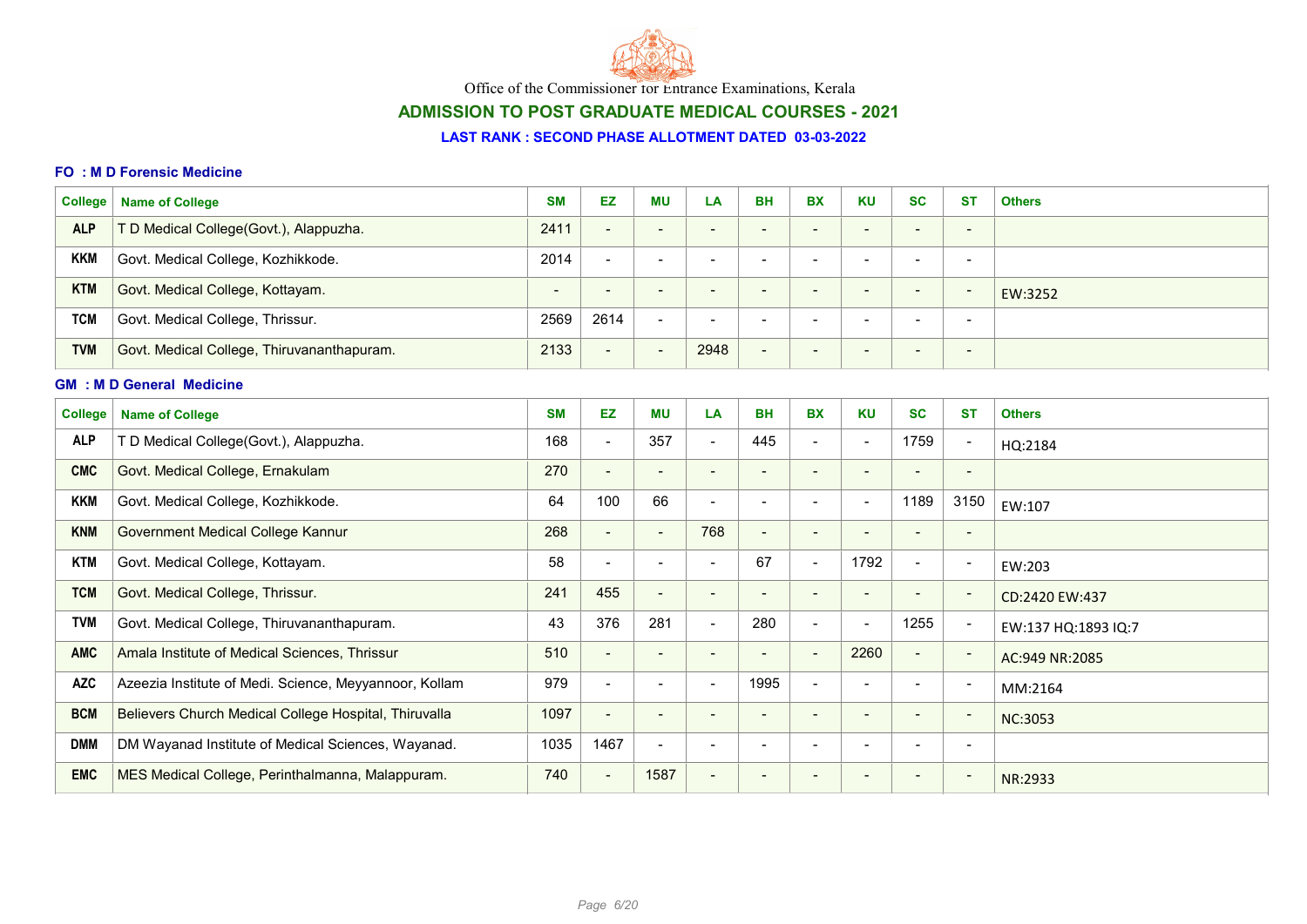

# ADMISSION TO POST GRADUATE MEDICAL COURSES - 2021

#### LAST RANK : SECOND PHASE ALLOTMENT DATED 03-03-2022

#### GM : M D General Medicine

| <b>College</b> | <b>Name of College</b>                                     | <b>SM</b> | <b>EZ</b>                | <b>MU</b>                | <b>LA</b>                | <b>BH</b>                | <b>BX</b>                | <b>KU</b>                | <b>SC</b>                | <b>ST</b>                | <b>Others</b>   |
|----------------|------------------------------------------------------------|-----------|--------------------------|--------------------------|--------------------------|--------------------------|--------------------------|--------------------------|--------------------------|--------------------------|-----------------|
| <b>GMC</b>     | Sree Gokulam Medical College, Venjaramoodu, TVPM           | 957       | $\overline{\phantom{a}}$ | 1175                     | $\overline{\phantom{a}}$ | 974                      | $\overline{\phantom{0}}$ |                          | $\overline{\phantom{0}}$ | $\overline{\phantom{a}}$ | NR:1878         |
| <b>JMC</b>     | Jubilee Mission Medical College, Thrisur.                  | 292       | $\overline{\phantom{a}}$ | $\overline{\phantom{a}}$ |                          |                          | 3016                     | $\overline{\phantom{a}}$ | $\overline{\phantom{0}}$ | $\overline{\phantom{a}}$ | AC:780 NR:1281  |
| <b>KCM</b>     | KMCT Medical College, Mukkom, Kozikkode.                   | 1405      | $\overline{\phantom{a}}$ | $\overline{\phantom{0}}$ | $\overline{\phantom{0}}$ |                          |                          | $\overline{\phantom{0}}$ | $\blacksquare$           | $\overline{\phantom{0}}$ | NR:3158         |
| <b>KDM</b>     | P K Das Institute of Medical Sciences, Ottapalam.          | 1432      | $\overline{\phantom{a}}$ | -                        |                          |                          |                          |                          | $\qquad \qquad$          | $\overline{\phantom{a}}$ | NR:3435         |
| <b>MMC</b>     | Malankara Orthodox Syrian Church Medi.College, Kolenchery. | 520       | $\overline{\phantom{a}}$ |                          |                          |                          |                          |                          | $\overline{\phantom{0}}$ | 3232                     | NR:2373         |
| <b>MMH</b>     | Malabar Medical College Hospital, Kozhikkode               | 1378      | $\overline{\phantom{a}}$ | -                        |                          |                          |                          | $\overline{\phantom{0}}$ | -                        | $\overline{\phantom{a}}$ | EW:2652 NR:2968 |
| <b>PMC</b>     | Pushpagiri Institute of Medical Science, Thiruvalla        | 336       | 1135                     | $\overline{\phantom{a}}$ | $\overline{\phantom{0}}$ | $\overline{\phantom{0}}$ | $\overline{\phantom{0}}$ | $\overline{\phantom{a}}$ | 1778                     | $\overline{\phantom{a}}$ | AC:402 NC:3129  |
| <b>SIM</b>     | Sree Narayana Institute of Medical Sciences, Ernakulam.    | 1317      | $\overline{\phantom{a}}$ |                          |                          |                          |                          | $\overline{\phantom{0}}$ | 2447                     | $\overline{\phantom{a}}$ |                 |
| <b>TRM</b>     | Travancore Medical College, Umayanalloor, Kollam.          | 1080      | $\overline{\phantom{a}}$ | $\overline{\phantom{a}}$ | 1749                     | -                        |                          | $\overline{\phantom{0}}$ | $\overline{\phantom{a}}$ | $\overline{\phantom{0}}$ | MM:1613 NM:2607 |

### GS : M S General Surgery

| College    | <b>Name of College</b>                                 | <b>SM</b> | <b>EZ</b>                | <b>MU</b>                | LA                       | <b>BH</b>                | <b>BX</b>                | <b>KU</b>                | <b>SC</b>                | <b>ST</b>                | <b>Others</b>   |
|------------|--------------------------------------------------------|-----------|--------------------------|--------------------------|--------------------------|--------------------------|--------------------------|--------------------------|--------------------------|--------------------------|-----------------|
| <b>ALP</b> | T D Medical College(Govt.), Alappuzha.                 | 863       | $\qquad \qquad$          | $\overline{\phantom{0}}$ | $\overline{\phantom{a}}$ |                          | $\overline{\phantom{0}}$ | $\overline{\phantom{a}}$ |                          | $\overline{\phantom{a}}$ |                 |
| <b>KKM</b> | Govt. Medical College, Kozhikkode.                     | 521       | $\sim$                   | $\overline{\phantom{0}}$ | $\overline{\phantom{a}}$ | 1842                     | 1150                     | $\blacksquare$           | 1744                     | $\overline{\phantom{a}}$ | EW:761 HQ:1972  |
| <b>KNM</b> | <b>Government Medical College Kannur</b>               | 878       | $\blacksquare$           | $\overline{\phantom{0}}$ | $\overline{\phantom{0}}$ |                          | -                        | $\overline{\phantom{0}}$ | $\overline{\phantom{0}}$ | $\overline{\phantom{a}}$ |                 |
| <b>KTM</b> | Govt. Medical College, Kottayam.                       | 651       | $\overline{\phantom{0}}$ | $\overline{\phantom{a}}$ | 1059                     | $\overline{\phantom{0}}$ | $\overline{\phantom{0}}$ |                          | $\overline{\phantom{0}}$ | 3660                     |                 |
| <b>TCM</b> | Govt. Medical College, Thrissur.                       | 778       | 1335                     | 1095                     | $\overline{\phantom{a}}$ | 1903                     | $\overline{\phantom{0}}$ | $\overline{\phantom{0}}$ | $\overline{\phantom{0}}$ | $\sim$                   | EW:1315 HQ:2909 |
| <b>TVM</b> | Govt. Medical College, Thiruvananthapuram.             | 585       | 629                      | 1025                     | $\overline{\phantom{a}}$ | 1402                     | $\blacksquare$           | $\overline{\phantom{0}}$ | 1811                     | $\overline{\phantom{a}}$ | EW:669 HQ:2682  |
| <b>AMC</b> | Amala Institute of Medical Sciences, Thrissur          | 1143      | $\blacksquare$           | $\qquad \qquad$          | $\overline{\phantom{a}}$ | 2094                     | $\overline{\phantom{0}}$ | $\overline{\phantom{a}}$ | $\overline{\phantom{a}}$ | $\overline{\phantom{a}}$ | AC:1439 NR:3200 |
| <b>AZC</b> | Azeezia Institute of Medi. Science, Meyyannoor, Kollam | 2248      | $\blacksquare$           |                          | -                        |                          |                          | $\overline{\phantom{a}}$ |                          | $\overline{\phantom{0}}$ | MM:3264         |
|            |                                                        |           |                          |                          |                          |                          |                          |                          |                          |                          |                 |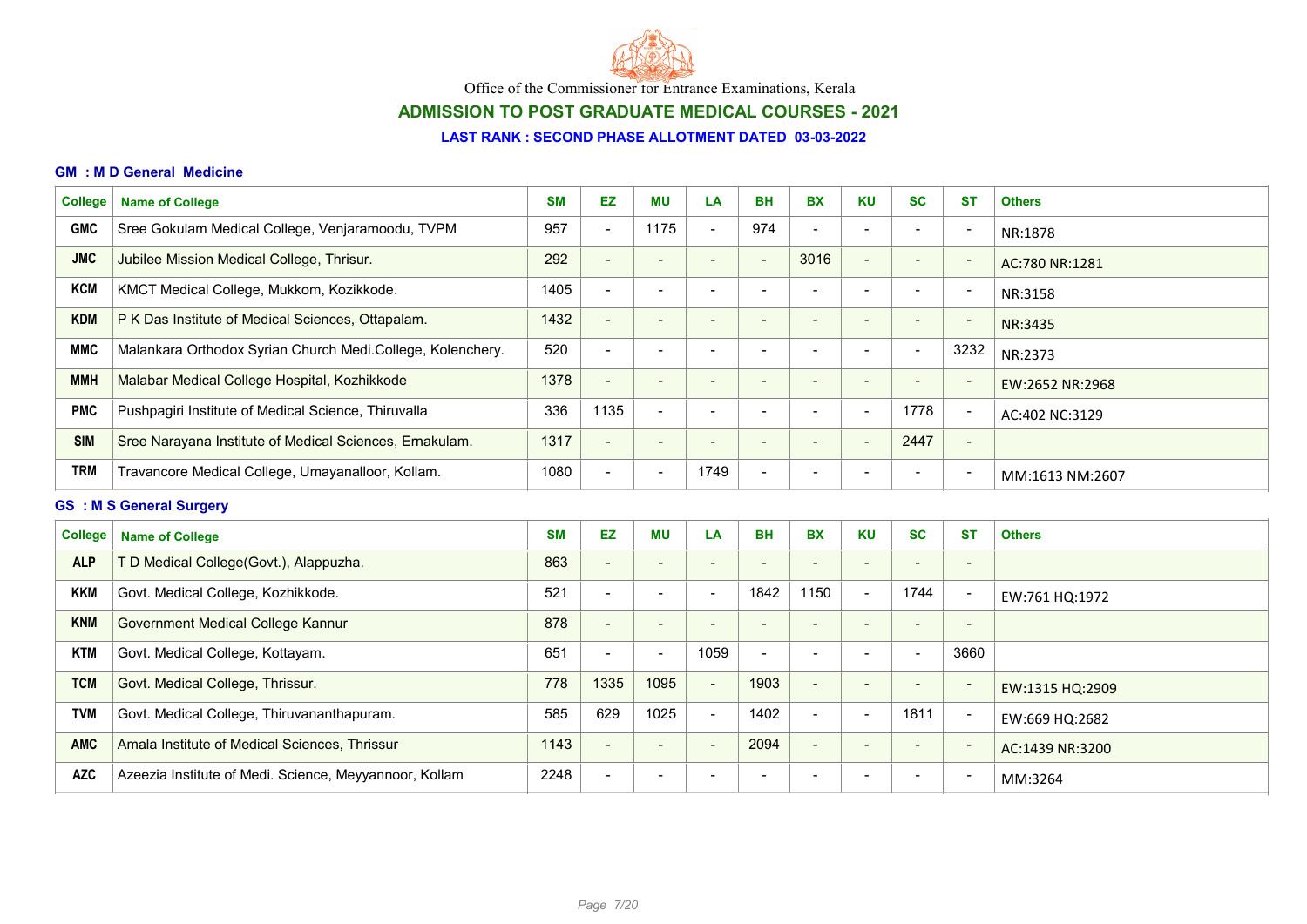

# ADMISSION TO POST GRADUATE MEDICAL COURSES - 2021

## LAST RANK : SECOND PHASE ALLOTMENT DATED 03-03-2022

### GS : M S General Surgery

| <b>College</b> | <b>Name of College</b>                                     | <b>SM</b>                | <b>EZ</b>                | <b>MU</b>                | LA                       | <b>BH</b>                    | <b>BX</b>                | <b>KU</b>                | <b>SC</b>                | <b>ST</b>                | <b>Others</b>   |
|----------------|------------------------------------------------------------|--------------------------|--------------------------|--------------------------|--------------------------|------------------------------|--------------------------|--------------------------|--------------------------|--------------------------|-----------------|
| <b>EMC</b>     | MES Medical College, Perinthalmanna, Malappuram.           | 1005                     | 2146                     | $\blacksquare$           | $\overline{\phantom{a}}$ | $\overline{\phantom{a}}$     | $\qquad \qquad$          | $\overline{\phantom{a}}$ | 2172                     | $\overline{\phantom{a}}$ | NR:3124         |
| <b>GMC</b>     | Sree Gokulam Medical College, Venjaramoodu, TVPM           | 1907                     | $\overline{\phantom{a}}$ | $\overline{\phantom{0}}$ |                          |                              |                          | $\overline{\phantom{0}}$ | 2803                     | $\overline{\phantom{a}}$ |                 |
| <b>JMC</b>     | Jubilee Mission Medical College, Thrisur.                  | 1027                     | $\overline{\phantom{a}}$ | $\overline{\phantom{0}}$ | $\overline{\phantom{0}}$ | $\qquad \qquad \blacksquare$ | $\blacksquare$           | $\overline{\phantom{0}}$ | $\overline{\phantom{a}}$ | $\overline{\phantom{a}}$ | AC:1339         |
| <b>KCM</b>     | KMCT Medical College, Mukkom, Kozikkode.                   | 1487                     | $\blacksquare$           | $\overline{\phantom{a}}$ |                          | $\overline{\phantom{a}}$     |                          | $\overline{\phantom{0}}$ | $\overline{\phantom{a}}$ | $\overline{\phantom{a}}$ |                 |
| <b>KDM</b>     | P K Das Institute of Medical Sciences, Ottapalam.          | 2215                     | $\overline{\phantom{a}}$ | $\overline{\phantom{a}}$ | 3177                     | $\overline{\phantom{0}}$     | $\overline{\phantom{a}}$ | $\overline{\phantom{0}}$ | $\overline{\phantom{a}}$ | $\blacksquare$           |                 |
| <b>MMC</b>     | Malankara Orthodox Syrian Church Medi.College, Kolenchery. | 1418                     | $\blacksquare$           | $\overline{\phantom{0}}$ | $\overline{\phantom{0}}$ | $\overline{\phantom{a}}$     | $\blacksquare$           | $\overline{\phantom{0}}$ | $\overline{\phantom{a}}$ | $\overline{\phantom{a}}$ | AC:1670         |
| <b>MMH</b>     | Malabar Medical College Hospital, Kozhikkode               | 1726                     | 2684                     | $\blacksquare$           |                          |                              |                          |                          | $\overline{\phantom{0}}$ | $\overline{\phantom{a}}$ |                 |
| <b>PMC</b>     | Pushpagiri Institute of Medical Science, Thiruvalla        | 1163                     | $\blacksquare$           | 2656                     | $\overline{\phantom{a}}$ | $\overline{\phantom{0}}$     |                          | $\overline{\phantom{0}}$ | $\overline{\phantom{a}}$ | $\overline{\phantom{a}}$ | AC:1911         |
| <b>SMC</b>     | Dr. Somervell Memorial CSI Medical College, Karakonam.     | $\overline{\phantom{a}}$ | $\overline{\phantom{a}}$ | $\overline{\phantom{a}}$ | $\overline{\phantom{0}}$ | $\overline{\phantom{0}}$     | $\blacksquare$           | $\overline{\phantom{0}}$ | $\overline{\phantom{a}}$ | $\overline{\phantom{a}}$ | AC:1969 NC:3967 |
| <b>TRM</b>     | Travancore Medical College, Umayanalloor, Kollam.          | 2173                     | $\overline{\phantom{a}}$ | $\blacksquare$           | $\overline{\phantom{0}}$ | $\qquad \qquad$              |                          | $\overline{\phantom{0}}$ | $\blacksquare$           | $\blacksquare$           | MM:2571         |
|                | <b>MI: MD Microbiology</b>                                 |                          |                          |                          |                          |                              |                          |                          |                          |                          |                 |
| <b>College</b> | <b>Name of College</b>                                     | <b>SM</b>                | EZ                       | <b>MU</b>                | LA                       | <b>BH</b>                    | <b>BX</b>                | <b>KU</b>                | <b>SC</b>                | <b>ST</b>                | <b>Others</b>   |
| <b>ALP</b>     | T D Medical College(Govt.), Alappuzha.                     | 2524                     | $\qquad \qquad$          | $\overline{\phantom{a}}$ | $\overline{\phantom{0}}$ | -                            |                          | $\overline{\phantom{0}}$ | $\overline{\phantom{a}}$ | $\overline{\phantom{a}}$ |                 |

| <b>ALP</b> | T D Medical College(Govt.), Alappuzha.           | 2524 | $\overline{\phantom{0}}$ | $\overline{\phantom{0}}$ | $\overline{\phantom{0}}$ | $\overline{\phantom{0}}$ |   | - |                          |                          |  |
|------------|--------------------------------------------------|------|--------------------------|--------------------------|--------------------------|--------------------------|---|---|--------------------------|--------------------------|--|
| <b>CMC</b> | Govt. Medical College, Ernakulam                 |      | 2617                     | $\overline{\phantom{a}}$ | $\overline{\phantom{0}}$ | $\overline{\phantom{0}}$ |   | - |                          | -                        |  |
| <b>KKM</b> | Govt. Medical College, Kozhikkode.               | 2466 |                          | 3763                     | $\overline{\phantom{a}}$ | $\overline{\phantom{0}}$ | - | - |                          | $\overline{\phantom{0}}$ |  |
| <b>KTM</b> | Govt. Medical College, Kottayam.                 | 2443 | $\overline{\phantom{a}}$ |                          | $\overline{\phantom{a}}$ | $\overline{\phantom{0}}$ | - | - | $\overline{\phantom{0}}$ |                          |  |
| <b>TCM</b> | Govt. Medical College, Thrissur.                 | 2545 | $\overline{\phantom{0}}$ | $\overline{\phantom{0}}$ | $\overline{\phantom{a}}$ | $\overline{\phantom{0}}$ | - | - | 3317                     | $\overline{\phantom{a}}$ |  |
| <b>TVM</b> | Govt. Medical College, Thiruvananthapuram.       | 1856 | -                        | $\overline{\phantom{0}}$ | $\overline{\phantom{a}}$ | 2331                     | - | - | $\overline{\phantom{0}}$ | -                        |  |
| <b>EMC</b> | MES Medical College, Perinthalmanna, Malappuram. | 3076 |                          | 4056                     | $\blacksquare$           | $\overline{\phantom{0}}$ | - | - |                          | $\overline{\phantom{0}}$ |  |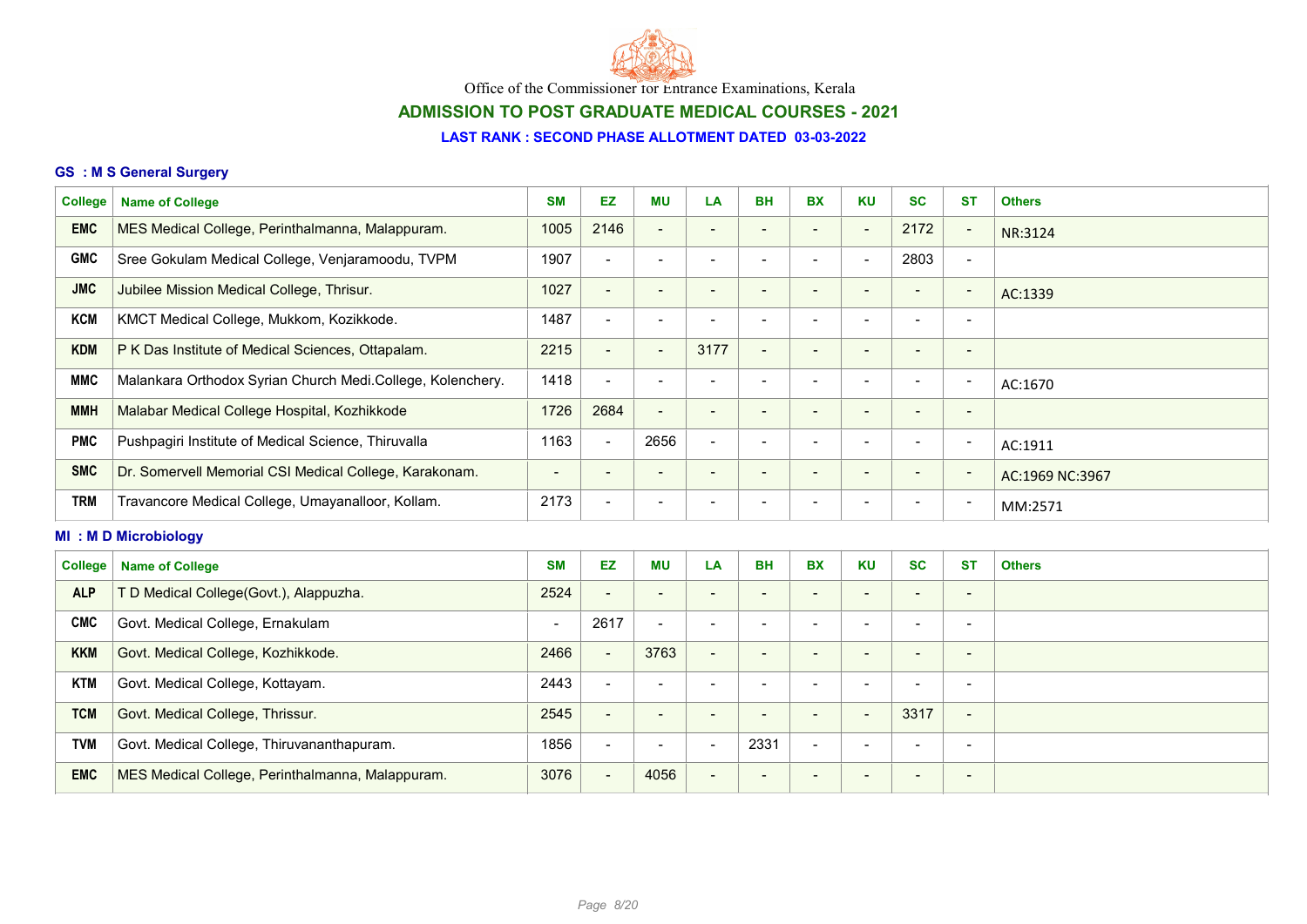

# ADMISSION TO POST GRADUATE MEDICAL COURSES - 2021

#### LAST RANK : SECOND PHASE ALLOTMENT DATED 03-03-2022

### MI : M D Microbiology

| <b>College</b> | <b>Name of College</b>                              | <b>SM</b>                | EZ                       | МU                       | LA                       | <b>BH</b>                | <b>BX</b>                | <b>KU</b>                | <b>SC</b>                | <b>ST</b>                | <b>Others</b> |
|----------------|-----------------------------------------------------|--------------------------|--------------------------|--------------------------|--------------------------|--------------------------|--------------------------|--------------------------|--------------------------|--------------------------|---------------|
| <b>GMC</b>     | Sree Gokulam Medical College, Venjaramoodu, TVPM    | 4022                     | $\overline{\phantom{a}}$ | $\overline{\phantom{0}}$ | $\overline{\phantom{a}}$ | $\overline{\phantom{0}}$ | $\overline{\phantom{0}}$ | $\overline{\phantom{0}}$ | $\overline{\phantom{a}}$ | $\overline{\phantom{a}}$ |               |
| <b>JMC</b>     | Jubilee Mission Medical College, Thrisur.           | 3161                     | $\qquad \qquad$          | $\overline{\phantom{0}}$ | - -                      | $\overline{\phantom{0}}$ | $\overline{\phantom{0}}$ | $\qquad \qquad$          | 3771                     | $\overline{\phantom{a}}$ |               |
| <b>KCM</b>     | KMCT Medical College, Mukkom, Kozikkode.            | $\overline{\phantom{0}}$ | -                        | -                        |                          |                          |                          |                          | $\overline{\phantom{0}}$ | $\overline{\phantom{a}}$ |               |
| <b>PMC</b>     | Pushpagiri Institute of Medical Science, Thiruvalla | 3523                     | $\qquad \qquad$          | -                        | . .                      | $\overline{\phantom{0}}$ | $\overline{\phantom{0}}$ | $\overline{\phantom{0}}$ | $\sim$                   | $\overline{\phantom{0}}$ |               |

## OB : M S Obstetrics & Gynaecology

| <b>College</b> | <b>Name of College</b>                                     | <b>SM</b> | EZ                       | <b>MU</b>                    | LA                       | <b>BH</b>      | <b>BX</b>                | <b>KU</b>                | <b>SC</b>                | <b>ST</b>                | <b>Others</b>   |
|----------------|------------------------------------------------------------|-----------|--------------------------|------------------------------|--------------------------|----------------|--------------------------|--------------------------|--------------------------|--------------------------|-----------------|
| <b>ALP</b>     | D Medical College(Govt.), Alappuzha.                       | 813       | 1070                     | $\blacksquare$               |                          |                |                          | $\overline{\phantom{a}}$ | $\blacksquare$           | $\overline{\phantom{a}}$ | EW:1227         |
| <b>KKM</b>     | Govt. Medical College, Kozhikkode.                         | 616       | 749                      | 935                          | $\overline{\phantom{a}}$ | 950            | $\blacksquare$           | $\overline{\phantom{a}}$ | 2301                     | 3531                     | EW:1107 HQ:1693 |
| <b>KNM</b>     | Government Medical College Kannur                          | 818       | $\overline{\phantom{a}}$ | $\qquad \qquad \blacksquare$ | $\overline{\phantom{a}}$ |                |                          | $\overline{\phantom{a}}$ |                          | $\overline{\phantom{a}}$ |                 |
| <b>KTM</b>     | Govt. Medical College, Kottayam.                           | 503       | 1122                     | $\overline{\phantom{a}}$     | $\overline{\phantom{a}}$ |                |                          | $\overline{\phantom{a}}$ | 2340                     | $\blacksquare$           | EW:617          |
| <b>TCM</b>     | Govt. Medical College, Thrissur.                           | 495       | $\overline{\phantom{a}}$ | $\blacksquare$               | $\overline{\phantom{a}}$ | 1625           |                          | 2377                     | $\overline{\phantom{a}}$ | $\overline{\phantom{a}}$ |                 |
| <b>TVM</b>     | Govt. Medical College, Thiruvananthapuram.                 | 741       | 1022                     | 1069                         | 1049                     | 1128           | $\overline{\phantom{0}}$ | $\overline{\phantom{a}}$ | 1844                     | $\overline{\phantom{a}}$ | EW:1265 IQ:2    |
| <b>AMC</b>     | Amala Institute of Medical Sciences, Thrissur              | 1242      | 1614                     | $\overline{\phantom{a}}$     |                          |                |                          | $\overline{\phantom{a}}$ | $\blacksquare$           | $\overline{\phantom{a}}$ | NR:2884         |
| <b>BCM</b>     | Believers Church Medical College Hospital, Thiruvalla      | 1258      | $\overline{\phantom{a}}$ | -                            | $\overline{\phantom{a}}$ |                |                          |                          |                          | $\overline{\phantom{a}}$ | AC:1997         |
| <b>EMC</b>     | MES Medical College, Perinthalmanna, Malappuram.           | 1550      | $\overline{\phantom{a}}$ | $\overline{\phantom{a}}$     | $\overline{\phantom{a}}$ | $\blacksquare$ |                          | $\blacksquare$           | $\overline{\phantom{a}}$ | 3854                     | NR:2826         |
| <b>GMC</b>     | Sree Gokulam Medical College, Venjaramoodu, TVPM           | 1843      | $\overline{\phantom{a}}$ | $\overline{\phantom{a}}$     | $\overline{\phantom{a}}$ |                |                          | $\overline{\phantom{a}}$ | $\qquad \qquad$          | $\overline{\phantom{a}}$ | NR:3113         |
| <b>JMC</b>     | Jubilee Mission Medical College, Thrisur.                  | 390       | $\blacksquare$           | $\blacksquare$               | $\overline{\phantom{0}}$ |                |                          | $\blacksquare$           | 2514                     | $\overline{\phantom{a}}$ | AC:1367 NR:2666 |
| <b>KCM</b>     | KMCT Medical College, Mukkom, Kozikkode.                   | 1936      | $\overline{\phantom{a}}$ | $\overline{\phantom{a}}$     | $\overline{\phantom{a}}$ |                |                          | $\overline{\phantom{a}}$ |                          | $\overline{\phantom{a}}$ | NR:3402         |
| <b>MMC</b>     | Malankara Orthodox Syrian Church Medi.College, Kolenchery. | 1578      | $\overline{\phantom{a}}$ | $\overline{\phantom{a}}$     | 2074                     |                |                          | $\overline{\phantom{0}}$ |                          | $\overline{\phantom{a}}$ | AC:1626 NR:2786 |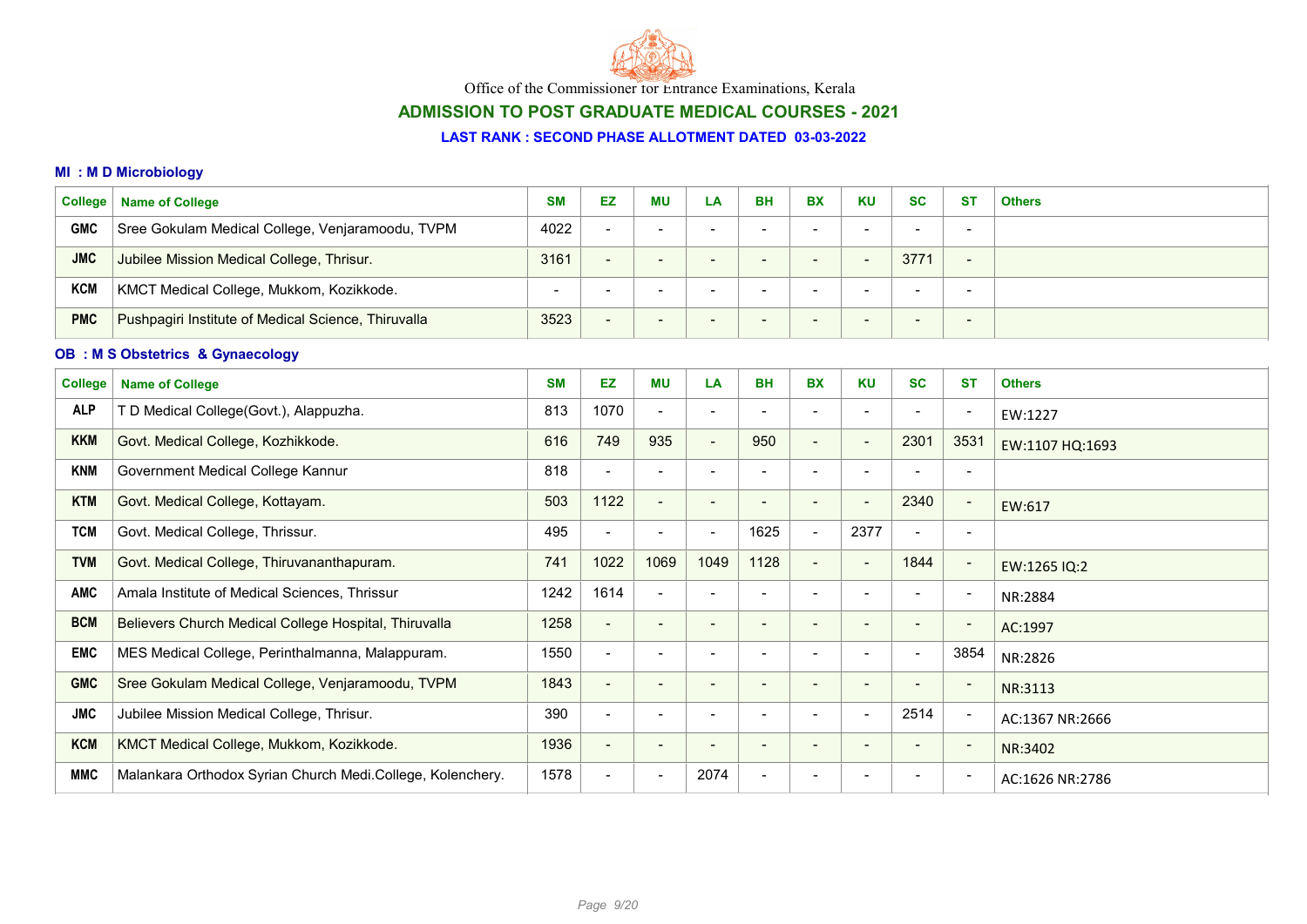

# ADMISSION TO POST GRADUATE MEDICAL COURSES - 2021

#### LAST RANK : SECOND PHASE ALLOTMENT DATED 03-03-2022

### OB : M S Obstetrics & Gynaecology

| <b>College</b> | <b>Name of College</b>                                 | <b>SM</b> | EZ                       | <b>MU</b>                | <b>BH</b> | <b>BX</b>                | KU                       | <b>SC</b>                | <b>ST</b> | <b>Others</b>   |
|----------------|--------------------------------------------------------|-----------|--------------------------|--------------------------|-----------|--------------------------|--------------------------|--------------------------|-----------|-----------------|
| <b>PMC</b>     | Pushpagiri Institute of Medical Science, Thiruvalla    | 1305      | $\overline{\phantom{0}}$ | $\overline{\phantom{a}}$ | 1872      | $\overline{\phantom{0}}$ | $\overline{\phantom{0}}$ | $\overline{\phantom{0}}$ |           | AC:1876 NC:3618 |
| <b>SMC</b>     | Dr. Somervell Memorial CSI Medical College, Karakonam. |           | <b>.</b>                 |                          |           |                          | $\overline{\phantom{0}}$ |                          |           | AC:2199         |
| <b>TRM</b>     | Travancore Medical College, Umayanalloor, Kollam.      | 1785      |                          | 1883                     |           |                          | $\overline{\phantom{0}}$ | $\overline{\phantom{a}}$ |           | MM:2180         |

### OP : M S Ophthalmology

| <b>College</b> | <b>Name of College</b>                                 | <b>SM</b>                | EZ              | <b>MU</b>                | LA                       | <b>BH</b>                | <b>BX</b>                | <b>KU</b>                | <b>SC</b>                | <b>ST</b>                    | <b>Others</b> |
|----------------|--------------------------------------------------------|--------------------------|-----------------|--------------------------|--------------------------|--------------------------|--------------------------|--------------------------|--------------------------|------------------------------|---------------|
| <b>ALP</b>     | T D Medical College(Govt.), Alappuzha.                 | -                        | $\,$            |                          | $\overline{\phantom{a}}$ |                          |                          | $\blacksquare$           | $\overline{\phantom{a}}$ | 3572                         |               |
| <b>KKM</b>     | Govt. Medical College, Kozhikkode.                     | 1055                     | $\blacksquare$  | 1267                     | 1924                     | $\overline{\phantom{a}}$ | -                        | $\overline{\phantom{a}}$ | $\overline{\phantom{0}}$ | -                            |               |
| <b>KNM</b>     | Government Medical College Kannur                      | 1171                     | $\blacksquare$  |                          | $\overline{\phantom{a}}$ |                          |                          | $\overline{\phantom{a}}$ |                          | $\overline{\phantom{a}}$     |               |
| <b>KTM</b>     | Govt. Medical College, Kottayam.                       | 1146                     | $\blacksquare$  | $\overline{\phantom{a}}$ | $\overline{\phantom{a}}$ |                          |                          | $\overline{\phantom{a}}$ | -                        | $\blacksquare$               | EW:1832       |
| <b>MLP</b>     | Govt. Medical College, Manjeri.                        | 1159                     | $\blacksquare$  |                          | $\overline{\phantom{a}}$ |                          |                          | $\overline{\phantom{a}}$ |                          | $\overline{\phantom{a}}$     |               |
| <b>TCM</b>     | Govt. Medical College, Thrissur.                       | 387                      | $\blacksquare$  | $\qquad \qquad$          | $\overline{\phantom{a}}$ | 575                      | $\overline{\phantom{0}}$ | $\overline{\phantom{a}}$ | 2324                     | $\overline{\phantom{a}}$     |               |
| <b>TVM</b>     | Govt. Medical College, Thiruvananthapuram.             | 447                      | 1250            | $\blacksquare$           | $\overline{\phantom{a}}$ |                          | -                        | $\overline{\phantom{a}}$ | 2887                     | $\overline{\phantom{a}}$     | EW:1280       |
| <b>AMC</b>     | Amala Institute of Medical Sciences, Thrissur          |                          | $\qquad \qquad$ |                          | $\overline{\phantom{a}}$ |                          |                          | $\overline{\phantom{a}}$ |                          | $\overline{\phantom{a}}$     | AC:2063       |
| <b>AZC</b>     | Azeezia Institute of Medi. Science, Meyyannoor, Kollam | 2025                     | $\blacksquare$  |                          |                          |                          |                          |                          |                          | $\overline{\phantom{a}}$     |               |
| <b>BCM</b>     | Believers Church Medical College Hospital, Thiruvalla  | $\overline{\phantom{0}}$ | $\qquad \qquad$ |                          |                          |                          |                          | $\overline{\phantom{a}}$ | 2894                     | $\overline{\phantom{a}}$     | AC:2166       |
| <b>EMC</b>     | MES Medical College, Perinthalmanna, Malappuram.       | 1421                     | 2174            | $\blacksquare$           | $\overline{\phantom{a}}$ |                          |                          | $\overline{\phantom{0}}$ | $\overline{\phantom{a}}$ | $\blacksquare$               | NR:3788       |
| <b>GMC</b>     | Sree Gokulam Medical College, Venjaramoodu, TVPM       | 1371                     | $\blacksquare$  | 2416                     | $\overline{\phantom{a}}$ | $\overline{\phantom{0}}$ | -                        | $\overline{\phantom{a}}$ | $\overline{\phantom{a}}$ | $\blacksquare$               | NR:3736       |
| <b>JMC</b>     | Jubilee Mission Medical College, Thrisur.              | 1628                     | $\blacksquare$  | $\overline{\phantom{a}}$ | $\overline{\phantom{a}}$ |                          |                          | $\overline{\phantom{a}}$ | $\overline{\phantom{a}}$ | $\blacksquare$               | AC:1828       |
| <b>KCM</b>     | KMCT Medical College, Mukkom, Kozikkode.               | 2314                     | $\blacksquare$  | 2379                     | $\overline{\phantom{a}}$ |                          |                          |                          |                          | $\qquad \qquad \blacksquare$ |               |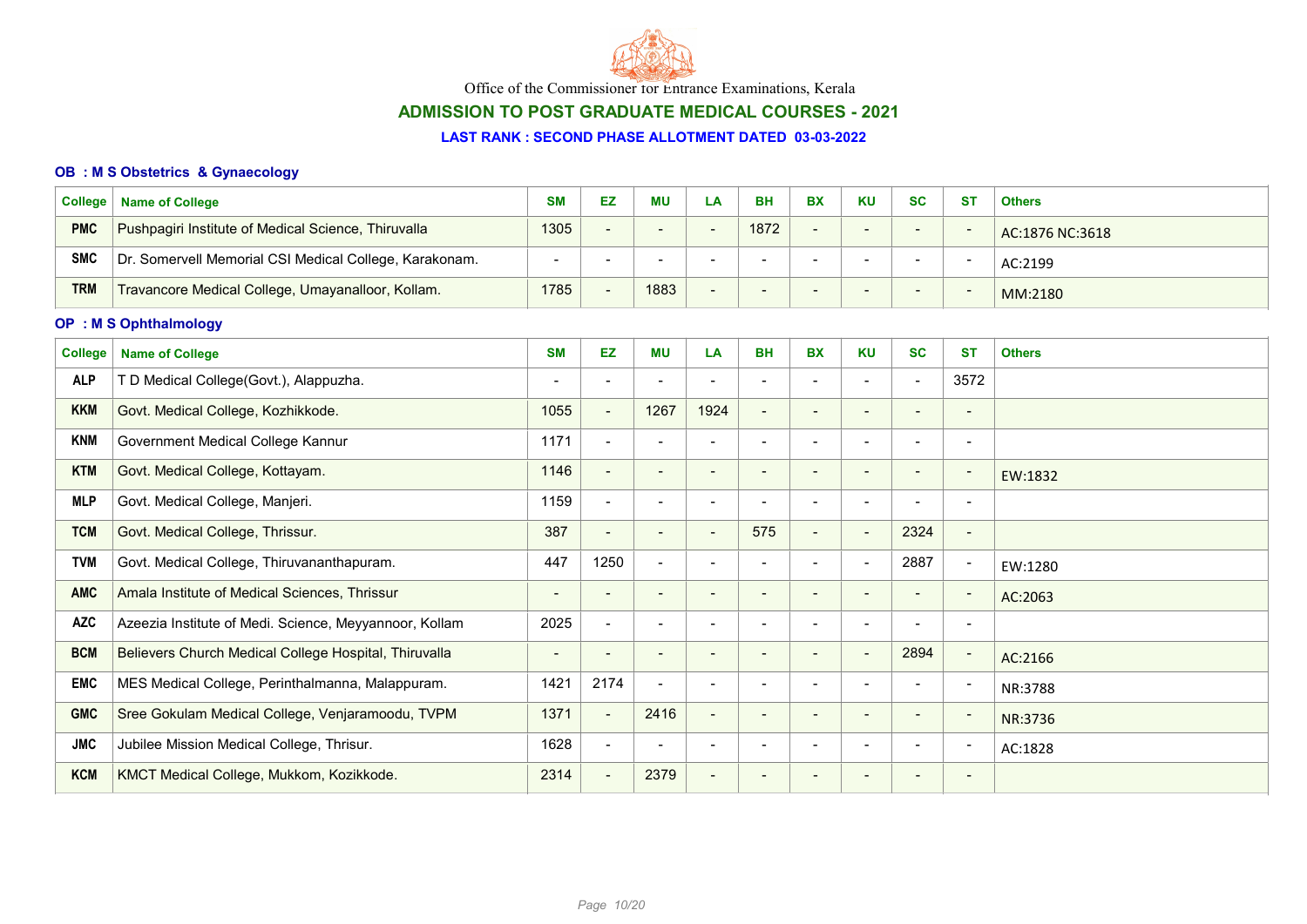

# ADMISSION TO POST GRADUATE MEDICAL COURSES - 2021

#### LAST RANK : SECOND PHASE ALLOTMENT DATED 03-03-2022

### OP : M S Ophthalmology

| College    | <b>Name of College</b>                                 | <b>SM</b>                | EZ                       | <b>MU</b> | - 4ے | BH | ВX                       | KU                       | <b>SC</b> | -ST | <b>Others</b> |
|------------|--------------------------------------------------------|--------------------------|--------------------------|-----------|------|----|--------------------------|--------------------------|-----------|-----|---------------|
| <b>MMH</b> | Malabar Medical College Hospital, Kozhikkode           | 2501                     | $\overline{\phantom{a}}$ |           |      |    | $\overline{\phantom{0}}$ |                          |           | -   |               |
| <b>PMC</b> | Pushpagiri Institute of Medical Science, Thiruvalla    | $\overline{\phantom{a}}$ | $\overline{\phantom{0}}$ | $\sim$    |      |    | $\overline{\phantom{a}}$ | $\overline{\phantom{0}}$ | -         |     | AC:1847       |
| <b>SMC</b> | Dr. Somervell Memorial CSI Medical College, Karakonam. | 1959                     | $\overline{\phantom{0}}$ |           |      |    | $\overline{\phantom{a}}$ |                          |           |     | AC:2194       |

### OR : M S Orthopaedics

| <b>College</b> | <b>Name of College</b>                                     | <b>SM</b> | EZ                       | ΜU                       | LA                       | <b>BH</b> | <b>BX</b>                | <b>KU</b>                | <b>SC</b>                | <b>ST</b>                | <b>Others</b>   |
|----------------|------------------------------------------------------------|-----------|--------------------------|--------------------------|--------------------------|-----------|--------------------------|--------------------------|--------------------------|--------------------------|-----------------|
| <b>ALP</b>     | T D Medical College(Govt.), Alappuzha.                     | 584       | $\blacksquare$           |                          |                          |           |                          |                          |                          | $\overline{\phantom{a}}$ |                 |
| <b>KKM</b>     | Govt. Medical College, Kozhikkode.                         | 536       | $\blacksquare$           | $\blacksquare$           | 1433                     | 1277      | $\overline{\phantom{0}}$ | $\overline{\phantom{a}}$ |                          | $\overline{\phantom{a}}$ | IQ:8            |
| <b>KNM</b>     | Government Medical College Kannur                          | 756       | $\blacksquare$           |                          | $\overline{\phantom{a}}$ |           | $\overline{\phantom{0}}$ | $\overline{\phantom{a}}$ |                          | $\blacksquare$           |                 |
| <b>KTM</b>     | Govt. Medical College, Kottayam.                           | 364       | 788                      | 635                      | $\blacksquare$           |           | $\,$                     | $\overline{\phantom{a}}$ |                          | $\overline{\phantom{a}}$ | HQ:2150         |
| <b>TCM</b>     | Govt. Medical College, Thrissur.                           | 611       | $\overline{\phantom{a}}$ |                          | $\overline{\phantom{a}}$ |           | 634                      | $\sim$                   | 1960                     | $\overline{\phantom{a}}$ | EW:1162         |
| <b>TVM</b>     | Govt. Medical College, Thiruvananthapuram.                 | 227       | 530                      | 904                      | $\overline{\phantom{a}}$ | 1501      | $\blacksquare$           | $\sim$                   | 1943                     | $\overline{\phantom{a}}$ | EW:975          |
| <b>AMC</b>     | Amala Institute of Medical Sciences, Thrissur              | 1099      | $\overline{\phantom{a}}$ |                          |                          |           | $\overline{\phantom{0}}$ | $\overline{\phantom{a}}$ |                          | $\overline{\phantom{a}}$ | AC:1605         |
| <b>AZC</b>     | Azeezia Institute of Medi. Science, Meyyannoor, Kollam     | -         | $\overline{\phantom{a}}$ |                          |                          |           |                          | $\blacksquare$           | 2459                     | $\overline{\phantom{a}}$ | MM:2785         |
| <b>EMC</b>     | MES Medical College, Perinthalmanna, Malappuram.           | 1772      | $\blacksquare$           | $\overline{\phantom{a}}$ | $\overline{\phantom{a}}$ | 2244      | $\overline{\phantom{0}}$ | $\overline{\phantom{a}}$ | $\overline{\phantom{0}}$ | $\overline{\phantom{a}}$ | NR:3388         |
| <b>GMC</b>     | Sree Gokulam Medical College, Venjaramoodu, TVPM           | 1810      | $\blacksquare$           | $\overline{\phantom{0}}$ |                          |           | $\overline{\phantom{0}}$ | $\overline{\phantom{0}}$ | $\overline{\phantom{0}}$ | $\overline{\phantom{a}}$ | NR:3276         |
| <b>JMC</b>     | Jubilee Mission Medical College, Thrisur.                  | 916       | 1391                     | $\overline{\phantom{a}}$ | $\overline{\phantom{a}}$ |           | $\overline{\phantom{a}}$ | $\overline{\phantom{a}}$ | $\overline{\phantom{a}}$ | $\overline{\phantom{a}}$ | AC:1224         |
| <b>KCM</b>     | KMCT Medical College, Mukkom, Kozikkode.                   | 2109      | $\blacksquare$           | 2711                     | $\overline{\phantom{a}}$ |           | $\overline{\phantom{0}}$ | $\overline{\phantom{a}}$ | $\blacksquare$           | $\overline{\phantom{a}}$ | NR:2902         |
| <b>MMC</b>     | Malankara Orthodox Syrian Church Medi.College, Kolenchery. | 1684      | $\blacksquare$           | $\overline{\phantom{a}}$ | $\overline{\phantom{a}}$ |           | $\overline{\phantom{a}}$ | $\overline{\phantom{a}}$ | $\overline{\phantom{a}}$ | $\overline{\phantom{a}}$ | NR:2750         |
| <b>MMH</b>     | Malabar Medical College Hospital, Kozhikkode               | 1722      | $\overline{\phantom{a}}$ |                          |                          |           |                          |                          |                          | $\overline{\phantom{a}}$ | EW:2825 NR:3225 |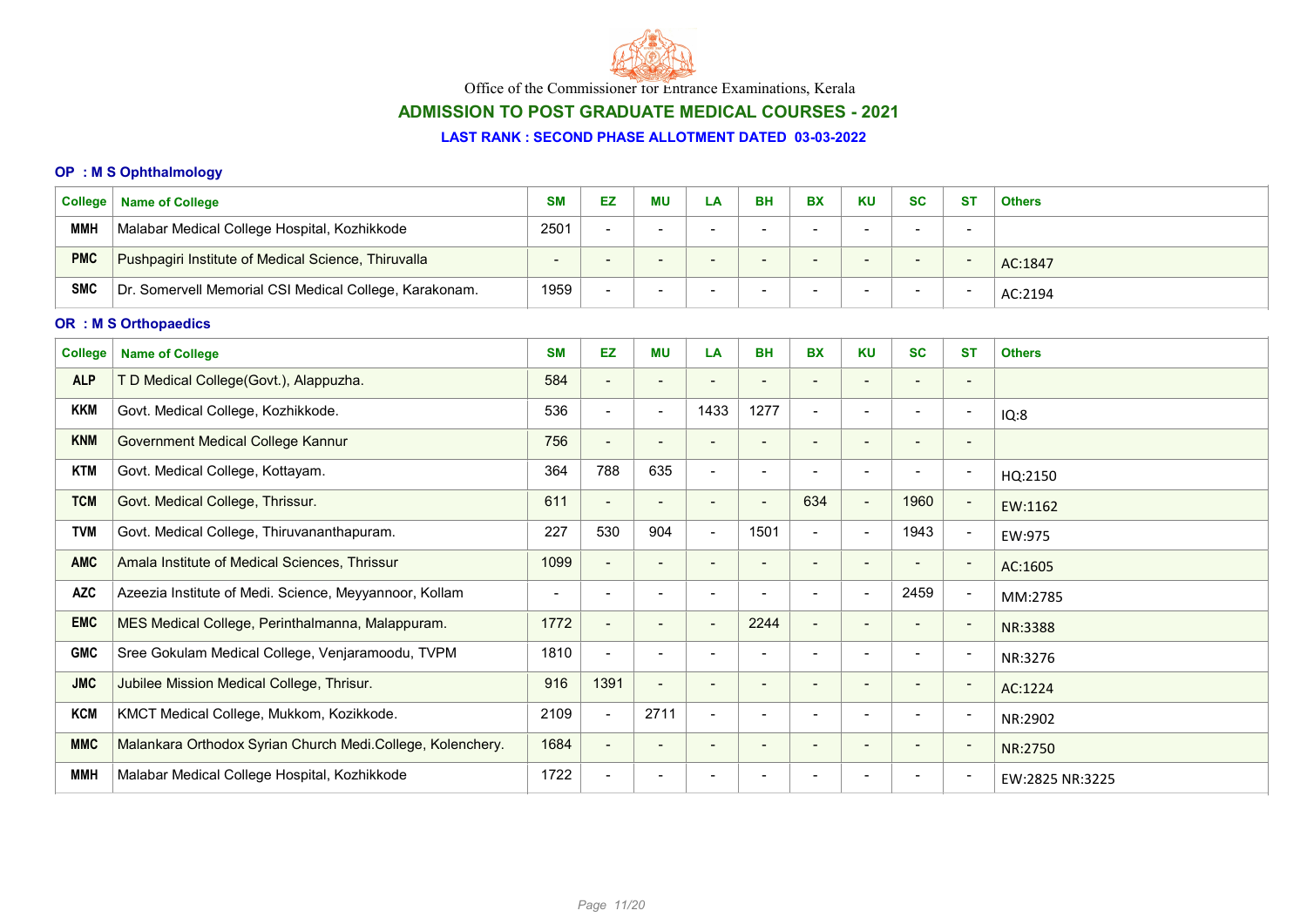

# ADMISSION TO POST GRADUATE MEDICAL COURSES - 2021

### LAST RANK : SECOND PHASE ALLOTMENT DATED 03-03-2022

### OR : M S Orthopaedics

| <b>College</b> | <b>Name of College</b>                                  | <b>SM</b>                | <b>EZ</b>                | <b>MU</b>                | LA                       | <b>BH</b>                | <b>BX</b>                | <b>KU</b>                | <b>SC</b>                    | <b>ST</b>                | <b>Others</b>   |
|----------------|---------------------------------------------------------|--------------------------|--------------------------|--------------------------|--------------------------|--------------------------|--------------------------|--------------------------|------------------------------|--------------------------|-----------------|
| <b>MZM</b>     | Mount Zion Medical College, Chayalode, Adoor            | $\overline{\phantom{a}}$ | $\blacksquare$           | $\overline{\phantom{a}}$ |                          | $\overline{\phantom{a}}$ | $\overline{\phantom{a}}$ | $\blacksquare$           | $\qquad \qquad \blacksquare$ | $\overline{\phantom{a}}$ | AC:1879         |
| <b>PMC</b>     | Pushpagiri Institute of Medical Science, Thiruvalla     | 1441                     | $\blacksquare$           | 2170                     | $\blacksquare$           | $\blacksquare$           | $\overline{\phantom{a}}$ | $\overline{\phantom{a}}$ | $\overline{\phantom{a}}$     | $\overline{\phantom{a}}$ | AC:1760 NC:3336 |
| <b>SIM</b>     | Sree Narayana Institute of Medical Sciences, Ernakulam. | $\blacksquare$           | $\qquad \qquad$          | $\overline{\phantom{a}}$ |                          | $\qquad \qquad -$        | $\overline{\phantom{a}}$ | 2843                     | $\overline{\phantom{a}}$     | $\overline{\phantom{a}}$ | NR:3811         |
| <b>SMC</b>     | Dr. Somervell Memorial CSI Medical College, Karakonam.  | $\overline{\phantom{a}}$ | $\overline{\phantom{a}}$ | $\overline{\phantom{a}}$ |                          | $\overline{\phantom{a}}$ | $\overline{\phantom{0}}$ | $\overline{\phantom{a}}$ |                              |                          | NC:3464         |
| <b>TRM</b>     | Travancore Medical College, Umayanalloor, Kollam.       | 1923                     |                          | $\overline{\phantom{a}}$ |                          |                          |                          |                          | $\overline{\phantom{a}}$     | $\overline{\phantom{a}}$ |                 |
|                | <b>PD : M D Paediatrics</b>                             |                          |                          |                          |                          |                          |                          |                          |                              |                          |                 |
| <b>College</b> | <b>Name of College</b>                                  | <b>SM</b>                | <b>EZ</b>                | MU                       | LA                       | <b>BH</b>                | <b>BX</b>                | <b>KU</b>                | <b>SC</b>                    | <b>ST</b>                | <b>Others</b>   |
| <b>ALP</b>     | T D Medical College(Govt.), Alappuzha.                  | 271                      | 465                      | $\overline{\phantom{a}}$ |                          | $\overline{\phantom{a}}$ |                          | $\overline{\phantom{a}}$ | $\overline{\phantom{a}}$     | $\overline{\phantom{a}}$ | EW:568 HQ:1753  |
| <b>CMC</b>     | Govt. Medical College, Ernakulam                        | 291                      | $\overline{\phantom{a}}$ | $\overline{\phantom{a}}$ | $\overline{\phantom{a}}$ | $\overline{\phantom{a}}$ | $\overline{\phantom{a}}$ | $\overline{\phantom{a}}$ | $\overline{\phantom{0}}$     | $\overline{\phantom{a}}$ |                 |
| <b>KKM</b>     | Govt. Medical College, Kozhikkode.                      | 96                       | 123                      | 347                      | $\overline{\phantom{a}}$ | 339                      | $\blacksquare$           | $\blacksquare$           | 985                          | $\overline{\phantom{a}}$ | EW:243          |
| <b>KNM</b>     | Government Medical College Kannur                       | 279                      | $\blacksquare$           | $\overline{\phantom{a}}$ | $\overline{\phantom{a}}$ | $\blacksquare$           | $\blacksquare$           | $\overline{\phantom{a}}$ | $\overline{\phantom{a}}$     | $\overline{\phantom{a}}$ |                 |
| <b>KTM</b>     | Govt. Medical College, Kottayam.                        | 249                      | $\blacksquare$           | 424                      |                          | $\blacksquare$           | $\blacksquare$           | $\blacksquare$           | 1621                         | $\overline{\phantom{a}}$ | EW:470          |
| <b>TCM</b>     | Govt. Medical College, Thrissur.                        | 230                      | $\overline{\phantom{a}}$ | $\overline{\phantom{a}}$ | 541                      | $\blacksquare$           | $\overline{\phantom{0}}$ | $\blacksquare$           | $\overline{\phantom{a}}$     | $\overline{\phantom{a}}$ |                 |
| <b>TVM</b>     | Govt. Medical College, Thiruvananthapuram.              | 153                      | 190                      | 289                      | $\blacksquare$           | 216                      | $\blacksquare$           | $\blacksquare$           | 1571                         | 3895                     | EW:380          |
| <b>AAM</b>     | Al Azhar Medical college, Thodupuzha.                   | 1691                     | $\blacksquare$           | $\overline{\phantom{a}}$ |                          | $\overline{\phantom{a}}$ | $\overline{\phantom{a}}$ | $\blacksquare$           | $\overline{\phantom{a}}$     | $\overline{\phantom{a}}$ |                 |
| <b>AMC</b>     | Amala Institute of Medical Sciences, Thrissur           | 650                      | $\blacksquare$           | $\overline{\phantom{a}}$ | $\overline{\phantom{a}}$ | $\overline{\phantom{0}}$ | $\blacksquare$           | $\overline{\phantom{a}}$ | $\blacksquare$               | 4061                     | AC:838 NR:3024  |
| <b>EMC</b>     | MES Medical College, Perinthalmanna, Malappuram.        | 1403                     | $\blacksquare$           | 1479                     |                          | $\overline{\phantom{a}}$ | $\overline{\phantom{a}}$ |                          | $\overline{\phantom{a}}$     | $\overline{\phantom{a}}$ | NR:2936         |
| <b>GMC</b>     | Sree Gokulam Medical College, Venjaramoodu, TVPM        | 1026                     | $\blacksquare$           |                          |                          |                          |                          | $\blacksquare$           |                              |                          | EW:2921 NR:2795 |
| <b>JMC</b>     | Jubilee Mission Medical College, Thrisur.               | 388                      | $\overline{\phantom{a}}$ |                          |                          | 872                      | $\blacksquare$           | $\overline{\phantom{a}}$ | $\overline{\phantom{a}}$     |                          | AC:870 NR:2628  |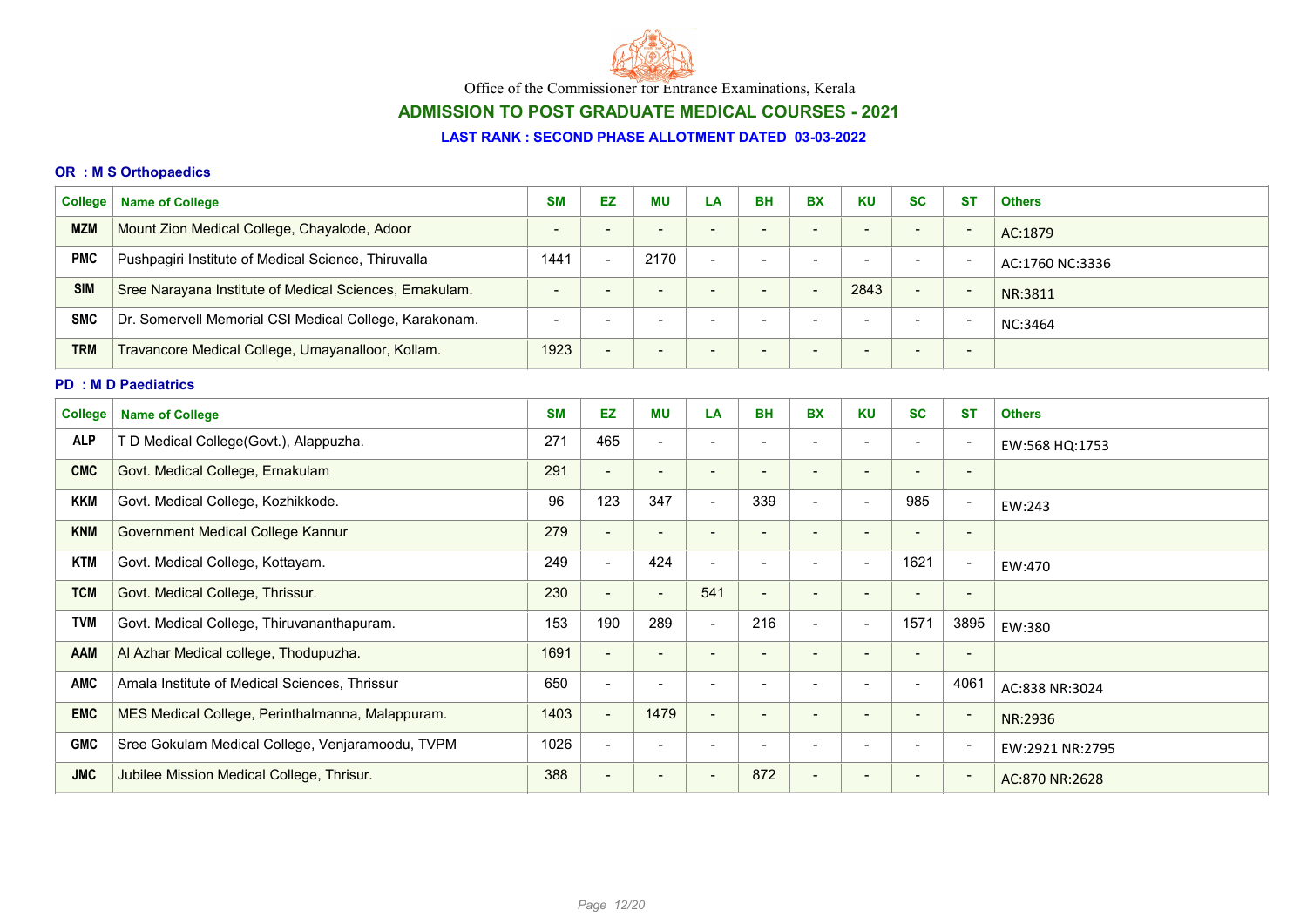

# ADMISSION TO POST GRADUATE MEDICAL COURSES - 2021

#### LAST RANK : SECOND PHASE ALLOTMENT DATED 03-03-2022

#### PD : M D Paediatrics

| <b>College</b> | <b>Name of College</b>                                     | <b>SM</b> | EZ                       | ΜU                       | LA                       | <b>BH</b>                | <b>BX</b>                | <b>KU</b>                | <b>SC</b>                | <b>ST</b>                | <b>Others</b>   |
|----------------|------------------------------------------------------------|-----------|--------------------------|--------------------------|--------------------------|--------------------------|--------------------------|--------------------------|--------------------------|--------------------------|-----------------|
| KCM            | KMCT Medical College, Mukkom, Kozikkode.                   | 1314      | 2137                     | $\overline{\phantom{a}}$ | $\overline{\phantom{0}}$ | -                        |                          | $\overline{\phantom{a}}$ | $\overline{\phantom{0}}$ | $\blacksquare$           |                 |
| <b>MMC</b>     | Malankara Orthodox Syrian Church Medi.College, Kolenchery. | 951       | $\overline{\phantom{0}}$ | $\overline{\phantom{0}}$ |                          |                          | $\overline{\phantom{0}}$ | $\overline{\phantom{0}}$ | 1852                     | $\overline{\phantom{a}}$ | AC:1458         |
| ММН            | Malabar Medical College Hospital, Kozhikkode               | 1239      | $\overline{\phantom{0}}$ | 1801                     |                          |                          |                          | -                        | 2414                     | $\overline{\phantom{a}}$ | NR:3230         |
| <b>PMC</b>     | Pushpagiri Institute of Medical Science, Thiruvalla        | 1462      | $\overline{\phantom{0}}$ | $\overline{\phantom{a}}$ | 1692                     | $\overline{\phantom{0}}$ | $\overline{\phantom{0}}$ | -                        | $\sim$                   | $\overline{\phantom{a}}$ | AC:1601 NC:3578 |
| <b>SIM</b>     | Sree Narayana Institute of Medical Sciences, Ernakulam.    | 1779      |                          |                          |                          |                          |                          |                          | -                        | $\overline{\phantom{0}}$ |                 |
| <b>SMC</b>     | Dr. Somervell Memorial CSI Medical College, Karakonam.     | 1602      | $\overline{\phantom{a}}$ | $\blacksquare$           |                          | -                        | $\overline{\phantom{0}}$ | $\overline{\phantom{0}}$ | $\qquad \qquad$          | $\overline{\phantom{a}}$ | AC:1862         |
| <b>TRM</b>     | Travancore Medical College, Umayanalloor, Kollam.          |           | -                        | -                        |                          | -                        |                          | -                        | $\overline{\phantom{0}}$ | $\overline{\phantom{a}}$ | MM:1278 NM:3333 |

### PH : M D Pharmacology

| <b>College</b><br><b>Name of College</b>               | <b>SM</b>       | EZ                       | <b>MU</b>                | LA                       | <b>BH</b>                | <b>BX</b>                | <b>KU</b>                | <b>SC</b>                | <b>ST</b>                | <b>Others</b> |
|--------------------------------------------------------|-----------------|--------------------------|--------------------------|--------------------------|--------------------------|--------------------------|--------------------------|--------------------------|--------------------------|---------------|
| T D Medical College(Govt.), Alappuzha.                 | 2250            | $\blacksquare$           | $\overline{\phantom{a}}$ | $\overline{\phantom{a}}$ |                          | $\overline{\phantom{a}}$ | $\overline{\phantom{a}}$ | $\overline{\phantom{0}}$ | $\overline{\phantom{a}}$ |               |
| Govt. Medical College, Kozhikkode.                     | $\blacksquare$  | $\blacksquare$           | $\overline{\phantom{a}}$ | $\overline{\phantom{0}}$ |                          | $\blacksquare$           | $\overline{\phantom{0}}$ | $\overline{\phantom{0}}$ | $\overline{\phantom{a}}$ |               |
| Govt. Medical College, Kottayam.                       | 2358            | $\overline{\phantom{a}}$ | $\qquad \qquad$          | $\overline{\phantom{a}}$ |                          | $\qquad \qquad$          | $\overline{\phantom{a}}$ | $\overline{\phantom{0}}$ | $\overline{\phantom{a}}$ |               |
| Govt. Medical College, Thrissur.                       | 2627            | $\overline{\phantom{a}}$ | $\overline{\phantom{0}}$ |                          |                          | $\overline{\phantom{0}}$ | $\overline{\phantom{a}}$ | 3833                     | $\overline{\phantom{a}}$ |               |
| Govt. Medical College, Thiruvananthapuram.             | 1653            | $\blacksquare$           | $\blacksquare$           | $\overline{\phantom{a}}$ |                          | $\overline{\phantom{a}}$ | $\overline{\phantom{a}}$ | 3450                     | $\sim$                   | EW:2778       |
| Azeezia Institute of Medi. Science, Meyyannoor, Kollam | 3472            | $\blacksquare$           | $\overline{\phantom{a}}$ | $\overline{\phantom{a}}$ |                          | $\overline{\phantom{a}}$ | $\overline{\phantom{a}}$ | $\overline{\phantom{0}}$ | $\overline{\phantom{a}}$ |               |
| MES Medical College, Perinthalmanna, Malappuram.       | $\qquad \qquad$ | $\overline{\phantom{a}}$ | $\overline{\phantom{0}}$ | $\overline{\phantom{a}}$ |                          | $\overline{\phantom{0}}$ | $\overline{\phantom{a}}$ | $\overline{\phantom{0}}$ | $\overline{\phantom{a}}$ |               |
| Sree Gokulam Medical College, Venjaramoodu, TVPM       | 3122            | $\blacksquare$           | $\overline{\phantom{0}}$ | $\overline{\phantom{a}}$ |                          | $\overline{\phantom{0}}$ | $\overline{\phantom{a}}$ | $\overline{\phantom{a}}$ | $\overline{\phantom{a}}$ |               |
| KMCT Medical College, Mukkom, Kozikkode.               | 4104            | $\overline{\phantom{a}}$ | $\overline{\phantom{a}}$ | $\overline{\phantom{a}}$ | $\overline{\phantom{0}}$ | $\overline{\phantom{0}}$ | $\overline{\phantom{0}}$ | $\overline{\phantom{0}}$ | $\overline{\phantom{a}}$ |               |
| P K Das Institute of Medical Sciences, Ottapalam.      | $\blacksquare$  | $\blacksquare$           | $\blacksquare$           | $\overline{\phantom{0}}$ |                          | $\overline{\phantom{0}}$ | $\overline{\phantom{0}}$ | $\overline{\phantom{0}}$ | $\overline{\phantom{a}}$ |               |
|                                                        |                 |                          |                          |                          |                          |                          |                          |                          |                          |               |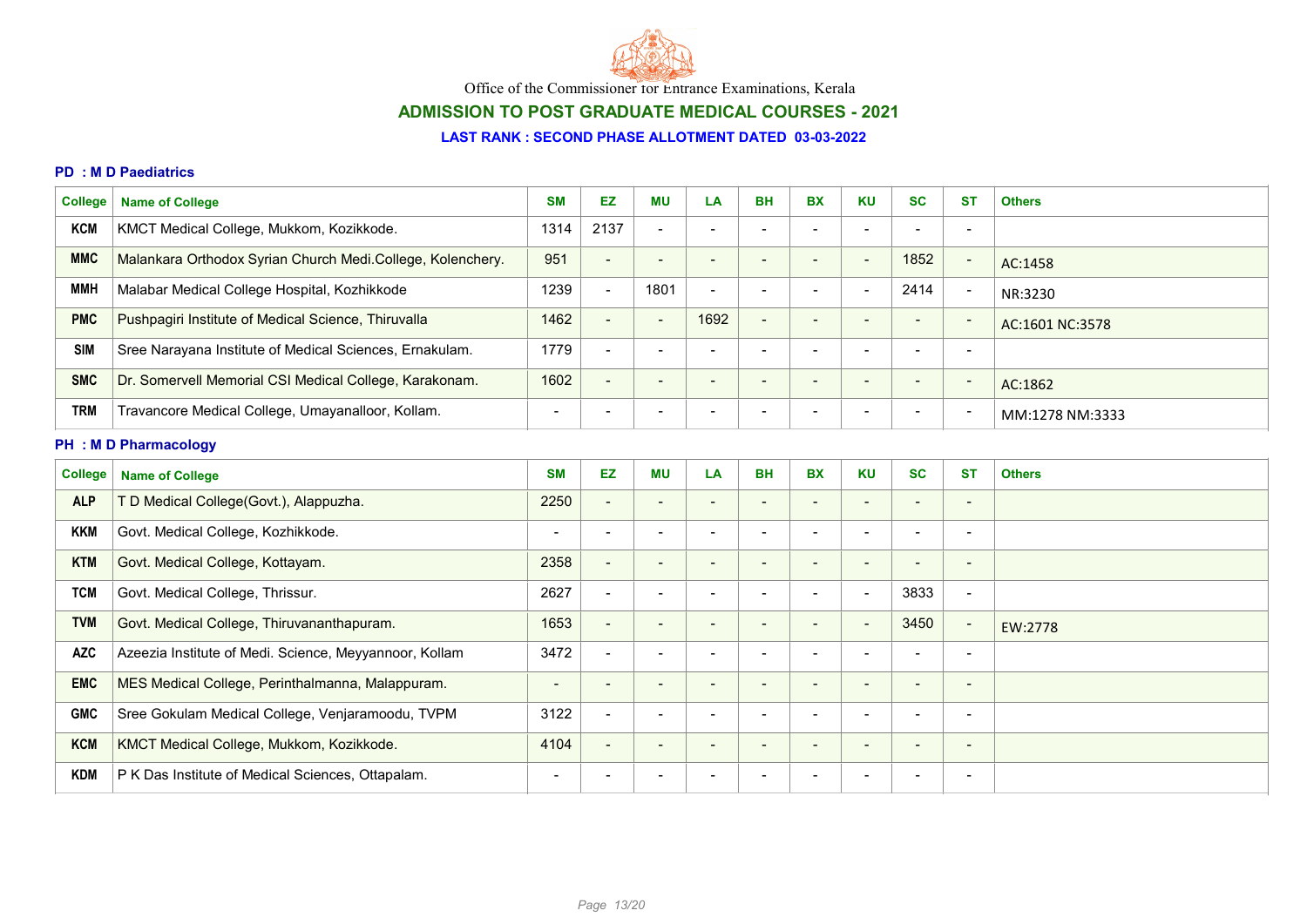

# ADMISSION TO POST GRADUATE MEDICAL COURSES - 2021

#### LAST RANK : SECOND PHASE ALLOTMENT DATED 03-03-2022

#### PH : M D Pharmacology

| <b>College</b> | <b>Name of College</b>                                  | o M<br>ow | Е7 | <b>MU</b> | ட்ச | <b>BH</b> | <b>BX</b> | <b>KU</b> | SC     | <b>ST</b> | <b>Others</b> |
|----------------|---------------------------------------------------------|-----------|----|-----------|-----|-----------|-----------|-----------|--------|-----------|---------------|
| <b>PMC</b>     | Pushpagiri Institute of Medical Science, Thiruvalla     | 3932      |    | -         |     |           |           |           | $\sim$ |           |               |
| <b>SIM</b>     | Sree Narayana Institute of Medical Sciences, Ernakulam. | 3953      |    |           |     |           |           |           |        |           |               |

### PM : M D Physical Medicine and Rehabilitation

| <b>College</b> | <b>Name of College</b>                     | <b>SM</b> | EZ | <b>MU</b> | LΑ | <b>BH</b> | <b>BX</b> | <b>KU</b>                | <b>SC</b> | <b>ST</b> | <b>Others</b> |
|----------------|--------------------------------------------|-----------|----|-----------|----|-----------|-----------|--------------------------|-----------|-----------|---------------|
| <b>KKM</b>     | Govt. Medical College, Kozhikkode.         | 969       |    |           |    |           |           | $\overline{\phantom{0}}$ |           | -         | EW:1527       |
| <b>TVM</b>     | Govt. Medical College, Thiruvananthapuram. | 1364      |    | 1493      |    |           |           |                          |           |           |               |

### PS : M D Psychiatry

| <b>College</b> | <b>Name of College</b>                           | <b>SM</b>                | EZ                       | <b>MU</b>                | LA                       | <b>BH</b>                | <b>BX</b>                    | <b>KU</b>                | <b>SC</b>                | <b>ST</b>                | <b>Others</b> |
|----------------|--------------------------------------------------|--------------------------|--------------------------|--------------------------|--------------------------|--------------------------|------------------------------|--------------------------|--------------------------|--------------------------|---------------|
| <b>ALP</b>     | T D Medical College(Govt.), Alappuzha.           | 1245                     | $\overline{\phantom{a}}$ | $\overline{\phantom{a}}$ | $\overline{\phantom{a}}$ |                          | $\overline{\phantom{a}}$     | $\overline{\phantom{a}}$ | $\overline{\phantom{a}}$ | $\overline{\phantom{a}}$ |               |
| <b>CMC</b>     | Govt. Medical College, Ernakulam                 | $\overline{\phantom{a}}$ | $\overline{\phantom{a}}$ | 1466                     | $\overline{\phantom{a}}$ |                          | $\overline{\phantom{a}}$     | $\overline{\phantom{a}}$ |                          | $\overline{\phantom{a}}$ |               |
| <b>KKM</b>     | Govt. Medical College, Kozhikkode.               | $\qquad \qquad$          | $\overline{\phantom{a}}$ | $\overline{\phantom{a}}$ | $\overline{\phantom{a}}$ | $\overline{\phantom{0}}$ | $\qquad \qquad -$            | 4028                     | $\overline{\phantom{a}}$ | $\overline{\phantom{a}}$ |               |
| <b>KNM</b>     | Government Medical College Kannur                | $\overline{\phantom{a}}$ | $\overline{\phantom{a}}$ | $\overline{\phantom{a}}$ | $\overline{\phantom{a}}$ | 1333                     | $\qquad \qquad \blacksquare$ | $\overline{\phantom{a}}$ | $\overline{\phantom{0}}$ | $\overline{\phantom{a}}$ |               |
| <b>KTM</b>     | Govt. Medical College, Kottayam.                 | 294                      | $\overline{\phantom{a}}$ | $\overline{\phantom{a}}$ | $\overline{\phantom{0}}$ |                          | $\qquad \qquad \blacksquare$ | $\sim$                   | $\overline{\phantom{0}}$ | $\overline{\phantom{a}}$ |               |
| <b>TCM</b>     | Govt. Medical College, Thrissur.                 | 1256                     | 1409                     | $\blacksquare$           | $\overline{\phantom{0}}$ |                          | $\overline{\phantom{0}}$     | $\overline{\phantom{0}}$ |                          | $\overline{\phantom{a}}$ |               |
| <b>TVM</b>     | Govt. Medical College, Thiruvananthapuram.       | 1094                     | $\overline{\phantom{a}}$ | $\overline{\phantom{a}}$ | $\overline{\phantom{a}}$ |                          | $\qquad \qquad \blacksquare$ | $\blacksquare$           | 2187                     | $\sim$                   | EW:1129       |
| <b>AMC</b>     | Amala Institute of Medical Sciences, Thrissur    | 1826                     | $\overline{\phantom{a}}$ | $\overline{\phantom{a}}$ | $\overline{\phantom{a}}$ |                          | $\overline{\phantom{0}}$     | $\overline{\phantom{a}}$ |                          | $\overline{\phantom{a}}$ | AC:2354       |
| <b>EMC</b>     | MES Medical College, Perinthalmanna, Malappuram. | 2528                     | $\blacksquare$           | $\overline{\phantom{a}}$ | $\overline{\phantom{a}}$ |                          | $\qquad \qquad \blacksquare$ | $\blacksquare$           | 2760                     | $\blacksquare$           |               |
| <b>JMC</b>     | Jubilee Mission Medical College, Thrisur.        | 2021                     | $\blacksquare$           | $\overline{\phantom{a}}$ | $\overline{\phantom{a}}$ |                          | $\blacksquare$               | $\overline{\phantom{a}}$ | $\overline{\phantom{a}}$ | $\overline{\phantom{a}}$ | AC:2134       |
| <b>KCM</b>     | KMCT Medical College, Mukkom, Kozikkode.         | 2460                     | $\blacksquare$           | $\overline{\phantom{a}}$ | $\overline{\phantom{a}}$ | 2587                     | $\overline{\phantom{0}}$     | $\overline{\phantom{a}}$ |                          | $\overline{\phantom{a}}$ |               |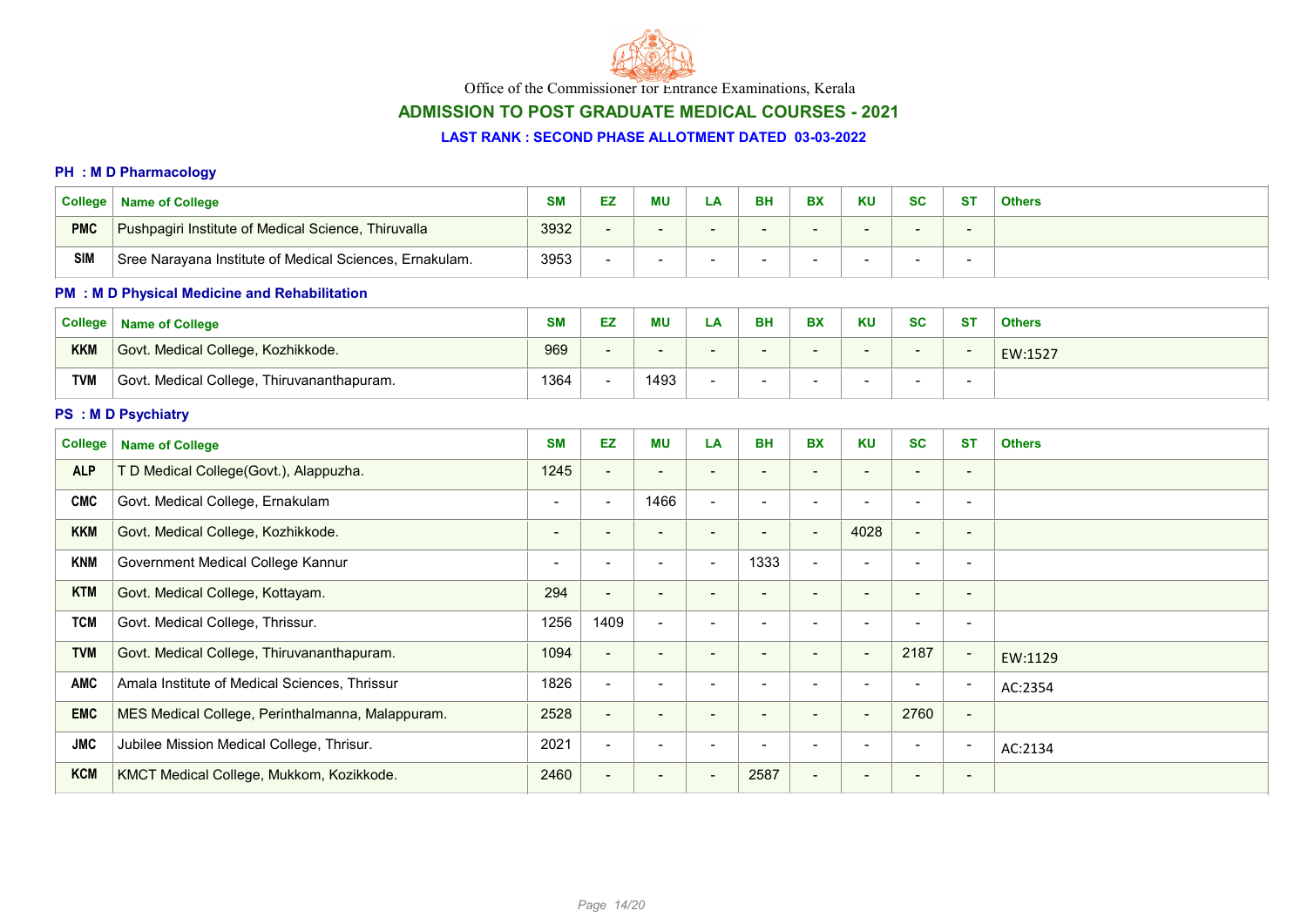

# ADMISSION TO POST GRADUATE MEDICAL COURSES - 2021

### LAST RANK : SECOND PHASE ALLOTMENT DATED 03-03-2022

### PS : M D Psychiatry

| College <sup>1</sup> | <b>Name of College</b>                                     | <b>SM</b>                | EZ                       | ΜU                       | LA | <b>BH</b>                | <b>BX</b>                | <b>KU</b>                | <b>SC</b>                | <b>ST</b>                | <b>Others</b> |
|----------------------|------------------------------------------------------------|--------------------------|--------------------------|--------------------------|----|--------------------------|--------------------------|--------------------------|--------------------------|--------------------------|---------------|
| <b>MMC</b>           | Malankara Orthodox Syrian Church Medi.College, Kolenchery. | 2040                     | $\overline{\phantom{a}}$ | $\overline{\phantom{0}}$ |    | -                        |                          | $\overline{\phantom{0}}$ | -                        | -                        | AC:2278       |
| <b>MMH</b>           | Malabar Medical College Hospital, Kozhikkode               | 2753                     | $\overline{\phantom{0}}$ | $\overline{\phantom{0}}$ |    | -                        | 3283                     | $\overline{\phantom{a}}$ | $\overline{\phantom{0}}$ | $\overline{\phantom{a}}$ |               |
| <b>PMC</b>           | Pushpagiri Institute of Medical Science, Thiruvalla        | 1514                     | 2103                     | $\overline{\phantom{0}}$ |    |                          |                          | $\overline{\phantom{0}}$ |                          | -                        | AC:2533       |
| <b>SMC</b>           | Dr. Somervell Memorial CSI Medical College, Karakonam.     | $\overline{\phantom{0}}$ | $\overline{\phantom{0}}$ | 3491                     |    | $\overline{\phantom{0}}$ | $\overline{\phantom{0}}$ | $\sim$                   | $\overline{\phantom{0}}$ | -                        | AC:2670       |
| <b>TRM</b>           | Travancore Medical College, Umayanalloor, Kollam.          | 2539                     | $\overline{\phantom{a}}$ | $\overline{\phantom{0}}$ |    |                          |                          | $\overline{\phantom{0}}$ | -                        |                          | MM:2691       |

# PT : M D Pathology

| <b>College</b> | <b>Name of College</b>                                | <b>SM</b> | <b>EZ</b>                | <b>MU</b>                | LA                       | <b>BH</b>                | <b>BX</b>                | <b>KU</b>                | <b>SC</b>                | <b>ST</b>                | <b>Others</b> |
|----------------|-------------------------------------------------------|-----------|--------------------------|--------------------------|--------------------------|--------------------------|--------------------------|--------------------------|--------------------------|--------------------------|---------------|
| <b>ALP</b>     | T D Medical College(Govt.), Alappuzha.                | 1718      | $\blacksquare$           | $\overline{\phantom{a}}$ | $\overline{\phantom{a}}$ | $\overline{\phantom{a}}$ | $\overline{\phantom{a}}$ | $\overline{\phantom{a}}$ | $\overline{\phantom{a}}$ | $\overline{\phantom{a}}$ |               |
| <b>CMC</b>     | Govt. Medical College, Ernakulam                      | 1758      | $\blacksquare$           | $\overline{\phantom{0}}$ | $\overline{\phantom{a}}$ |                          |                          |                          |                          |                          |               |
| <b>KKM</b>     | Govt. Medical College, Kozhikkode.                    | 1554      | 1677                     | $\qquad \qquad$          | $\overline{\phantom{a}}$ | $\qquad \qquad$          | $\overline{\phantom{a}}$ | $\overline{\phantom{a}}$ | 3221                     | $\blacksquare$           | EW:2078       |
| <b>KNM</b>     | Government Medical College Kannur                     |           | $\overline{\phantom{a}}$ | $\overline{\phantom{a}}$ | $\overline{\phantom{a}}$ | $\overline{\phantom{0}}$ | 2516                     | $\blacksquare$           | $\overline{\phantom{0}}$ | $\overline{\phantom{a}}$ |               |
| <b>KTM</b>     | Govt. Medical College, Kottayam.                      | 1376      | $\sim$                   | $\overline{\phantom{a}}$ | $\overline{\phantom{a}}$ | $\qquad \qquad$          | $\overline{\phantom{a}}$ | $\blacksquare$           | $\blacksquare$           | 4078                     |               |
| <b>RCC</b>     | Regional Cencer Centre, Thiruvananthapuram            | 1849      | $\blacksquare$           |                          | $\overline{\phantom{a}}$ |                          |                          |                          |                          | $\overline{\phantom{a}}$ |               |
| <b>TCM</b>     | Govt. Medical College, Thrissur.                      | 1780      | $\blacksquare$           | 1880                     | 1950                     | $\overline{\phantom{a}}$ | $\overline{\phantom{0}}$ |                          | $\overline{\phantom{a}}$ | $\overline{\phantom{a}}$ | EW:3103       |
| <b>TVM</b>     | Govt. Medical College, Thiruvananthapuram.            | 1577      | $\overline{\phantom{a}}$ | $\overline{\phantom{a}}$ | $\overline{\phantom{a}}$ | 1848                     | $\overline{\phantom{0}}$ | 3194                     | $\overline{\phantom{a}}$ | $\overline{\phantom{a}}$ | EW:2148       |
| <b>AMC</b>     | Amala Institute of Medical Sciences, Thrissur         | 2121      | $\blacksquare$           | $\overline{\phantom{a}}$ | $\overline{\phantom{a}}$ | $\overline{\phantom{a}}$ |                          | $\overline{\phantom{a}}$ | 3818                     | $\overline{\phantom{a}}$ | AC:2509       |
| <b>BCM</b>     | Believers Church Medical College Hospital, Thiruvalla | 2993      | $\blacksquare$           | $\overline{\phantom{a}}$ | $\blacksquare$           | $\overline{\phantom{a}}$ |                          |                          | $\overline{\phantom{a}}$ | $\overline{\phantom{a}}$ | AC:3089       |
| <b>EMC</b>     | MES Medical College, Perinthalmanna, Malappuram.      | 2810      | 3042                     | $\blacksquare$           | $\overline{\phantom{a}}$ | $\overline{\phantom{a}}$ |                          | $\overline{\phantom{a}}$ | $\overline{\phantom{a}}$ | $\overline{\phantom{a}}$ |               |
| <b>GMC</b>     | Sree Gokulam Medical College, Venjaramoodu, TVPM      | 3186      | $\overline{\phantom{a}}$ |                          |                          |                          |                          |                          | 3359                     | $\overline{\phantom{a}}$ |               |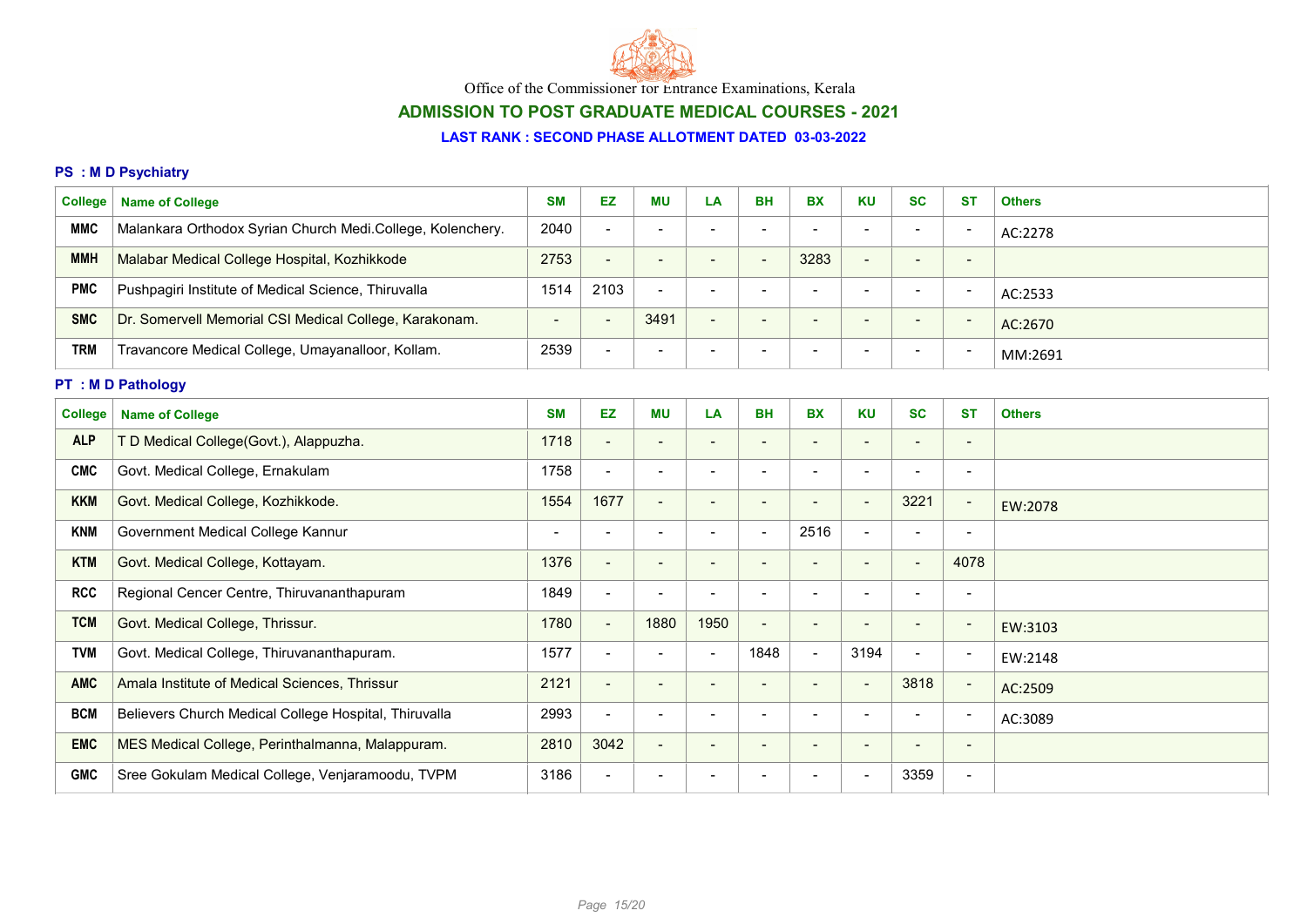

# ADMISSION TO POST GRADUATE MEDICAL COURSES - 2021

#### LAST RANK : SECOND PHASE ALLOTMENT DATED 03-03-2022

### PT : M D Pathology

| <b>College</b> | <b>Name of College</b>                                 | <b>SM</b>                | EZ                       | <b>MU</b>                | LA | BH   | <b>BX</b>                | <b>KU</b>                | <b>SC</b>                | $S^{\intercal}$ | <b>Others</b> |
|----------------|--------------------------------------------------------|--------------------------|--------------------------|--------------------------|----|------|--------------------------|--------------------------|--------------------------|-----------------|---------------|
| <b>JMC</b>     | Jubilee Mission Medical College, Thrisur.              | 2355                     | $\sim$                   | 3520                     |    |      | $\overline{\phantom{a}}$ | $\overline{\phantom{a}}$ |                          | --              |               |
| <b>PMC</b>     | Pushpagiri Institute of Medical Science, Thiruvalla    | 2636                     | $\overline{\phantom{a}}$ |                          |    | 2903 | $\overline{\phantom{0}}$ |                          |                          | -               | AC:3431       |
| <b>SMC</b>     | Dr. Somervell Memorial CSI Medical College, Karakonam. | $\overline{\phantom{0}}$ |                          | $\overline{\phantom{0}}$ |    |      | $\overline{\phantom{0}}$ | $\overline{\phantom{0}}$ | $\overline{\phantom{0}}$ | - -             | AC:3389       |

# PY : M D Physiology

| <b>Name of College</b>                              | <b>SM</b>                | <b>EZ</b>                | <b>MU</b>                | LA                       | <b>BH</b>                | <b>BX</b>                | <b>KU</b>                | <b>SC</b>                | <b>ST</b>                    | <b>Others</b> |
|-----------------------------------------------------|--------------------------|--------------------------|--------------------------|--------------------------|--------------------------|--------------------------|--------------------------|--------------------------|------------------------------|---------------|
| T D Medical College(Govt.), Alappuzha.              | $\overline{\phantom{a}}$ | $\overline{\phantom{a}}$ | $\blacksquare$           | $\overline{\phantom{a}}$ | $\overline{\phantom{a}}$ | $\blacksquare$           | $\overline{\phantom{a}}$ | $\overline{\phantom{a}}$ | $\overline{\phantom{a}}$     | EW:3453       |
| Govt. Medical College, Kozhikkode.                  | 1877                     | $\blacksquare$           | $\overline{\phantom{0}}$ | $\overline{\phantom{a}}$ | $\overline{\phantom{0}}$ | $\overline{\phantom{0}}$ | $\sim$                   | 3758                     | $\blacksquare$               |               |
| Government Medical College Kannur                   | 2674                     | $\overline{\phantom{a}}$ | $\overline{\phantom{0}}$ | $\overline{\phantom{a}}$ |                          | $\overline{\phantom{0}}$ | $\overline{\phantom{0}}$ | $\overline{\phantom{0}}$ | $\overline{\phantom{a}}$     |               |
| Govt. Medical College, Kottayam.                    | 2712                     | $\blacksquare$           | $\overline{\phantom{0}}$ | $\overline{\phantom{a}}$ | -                        | $\overline{\phantom{0}}$ | $\overline{\phantom{a}}$ | $\overline{\phantom{a}}$ | $\qquad \qquad \blacksquare$ |               |
| Govt. Medical College, Thrissur.                    | 2923                     | $\blacksquare$           | $\sim$                   | $\overline{\phantom{a}}$ | 3505                     | $\overline{\phantom{0}}$ | $\overline{\phantom{a}}$ | $\overline{\phantom{a}}$ | $\blacksquare$               |               |
| Govt. Medical College, Thiruvananthapuram.          | 2646                     | 3441                     | 3545                     | $\overline{\phantom{a}}$ | $\overline{\phantom{0}}$ | $\overline{\phantom{0}}$ | $\overline{\phantom{a}}$ | $\overline{\phantom{0}}$ | $\overline{\phantom{a}}$     |               |
| Amala Institute of Medical Sciences, Thrissur       | $\blacksquare$           | $\overline{\phantom{a}}$ | $\blacksquare$           | $\overline{\phantom{a}}$ | ٠                        | $\blacksquare$           | $\overline{\phantom{a}}$ | $\overline{\phantom{0}}$ | $\overline{\phantom{a}}$     |               |
| Sree Gokulam Medical College, Venjaramoodu, TVPM    | 3921                     | $\blacksquare$           | $\overline{\phantom{a}}$ | $\overline{\phantom{a}}$ |                          |                          | $\overline{\phantom{a}}$ | $\overline{\phantom{a}}$ | $\overline{\phantom{a}}$     |               |
| Jubilee Mission Medical College, Thrisur.           | $\overline{\phantom{0}}$ | $\overline{\phantom{0}}$ | $\overline{\phantom{a}}$ | $\overline{\phantom{a}}$ | -                        | $\overline{\phantom{0}}$ | $\overline{\phantom{0}}$ | -                        | $\overline{\phantom{a}}$     |               |
| Pushpagiri Institute of Medical Science, Thiruvalla | $\qquad \qquad$          | $\overline{\phantom{a}}$ | $\overline{\phantom{0}}$ | $\overline{\phantom{a}}$ | $\overline{\phantom{0}}$ | $\qquad \qquad$          | $\overline{\phantom{a}}$ | $\overline{\phantom{a}}$ | $\overline{\phantom{a}}$     |               |
|                                                     | <b>College</b>           |                          |                          |                          |                          |                          |                          |                          |                              |               |

### RD : M D Radiodiagnosis

| <b>College</b> | <b>Name of College</b>                 | <b>SM</b> | EZ  | MU | ĹÅ | <b>BH</b> | <b>BX</b> | <b>KU</b> | <b>SC</b> | <b>ST</b>                | <b>Others</b> |
|----------------|----------------------------------------|-----------|-----|----|----|-----------|-----------|-----------|-----------|--------------------------|---------------|
| <b>ALP</b>     | T D Medical College(Govt.), Alappuzha. | 126       |     |    |    |           |           |           | 176       |                          |               |
| <b>KKM</b>     | Govt. Medical College, Kozhikkode.     | 28        | 204 |    |    | 293       |           |           |           | $\overline{\phantom{0}}$ |               |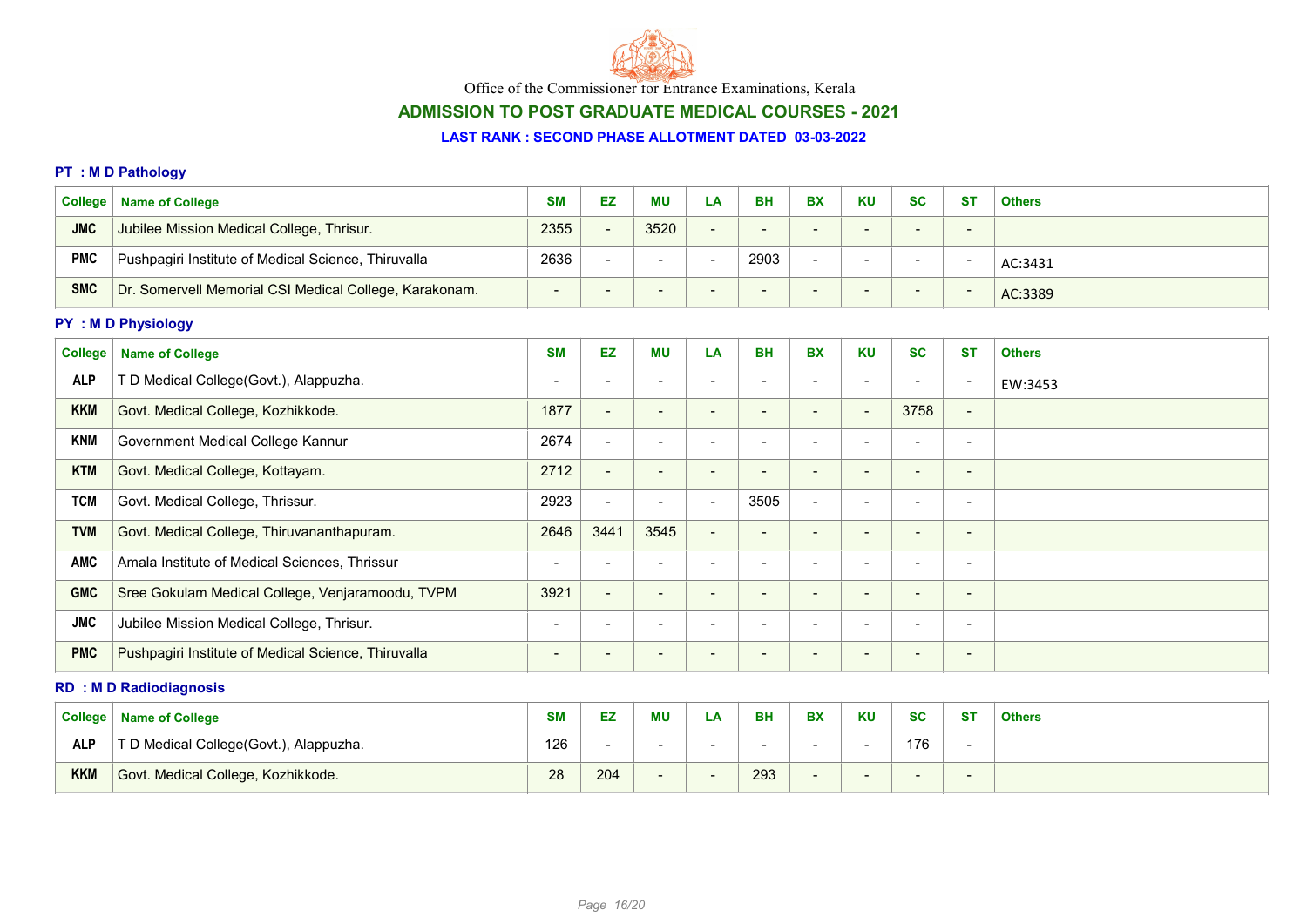

# ADMISSION TO POST GRADUATE MEDICAL COURSES - 2021

#### LAST RANK : SECOND PHASE ALLOTMENT DATED 03-03-2022

### RD : M D Radiodiagnosis

| <b>College</b> | <b>Name of College</b>                                     | <b>SM</b>                | <b>EZ</b>                | ΜU                           | LA                       | <b>BH</b>                | <b>BX</b>                | <b>KU</b>                | <b>SC</b>                | <b>ST</b>                | <b>Others</b>   |
|----------------|------------------------------------------------------------|--------------------------|--------------------------|------------------------------|--------------------------|--------------------------|--------------------------|--------------------------|--------------------------|--------------------------|-----------------|
| <b>TCM</b>     | Govt. Medical College, Thrissur.                           | 125                      | $\blacksquare$           | 265                          | $\overline{\phantom{a}}$ |                          |                          | $\overline{\phantom{a}}$ | $\overline{\phantom{a}}$ | $\overline{\phantom{a}}$ | HQ:1365         |
| <b>TVM</b>     | Govt. Medical College, Thiruvananthapuram.                 | 74                       | $\overline{\phantom{a}}$ | $\overline{\phantom{a}}$     | 899                      | $\overline{\phantom{a}}$ |                          | $\overline{\phantom{a}}$ | $\overline{\phantom{0}}$ | $\overline{\phantom{a}}$ | EW:552 HQ:790   |
| <b>AMC</b>     | Amala Institute of Medical Sciences, Thrissur              | 329                      | $\blacksquare$           | 342                          | $\overline{\phantom{a}}$ | $\overline{\phantom{a}}$ |                          | $\overline{\phantom{a}}$ | $\overline{\phantom{a}}$ | $\blacksquare$           | AC:366 NR:2518  |
| <b>AZC</b>     | Azeezia Institute of Medi. Science, Meyyannoor, Kollam     | $\qquad \qquad$          | $\overline{\phantom{a}}$ | $\qquad \qquad$              |                          | Ξ.                       |                          | $\qquad \qquad$          | $\qquad \qquad$          | $\overline{\phantom{a}}$ | MM:1241 NM:2655 |
| <b>DMM</b>     | DM Wayanad Institute of Medical Sciences, Wayanad.         | 1117                     | $\blacksquare$           | $\overline{\phantom{a}}$     | $\overline{\phantom{a}}$ |                          |                          | $\overline{\phantom{0}}$ | $\overline{\phantom{a}}$ | $\overline{\phantom{a}}$ | NR:2479         |
| <b>EMC</b>     | MES Medical College, Perinthalmanna, Malappuram.           | 420                      | 574                      | $\blacksquare$               | $\overline{\phantom{a}}$ |                          | $\qquad \qquad$          | $\overline{\phantom{a}}$ | $\overline{\phantom{a}}$ | $\overline{\phantom{a}}$ | NR:2441         |
| <b>GMC</b>     | Sree Gokulam Medical College, Venjaramoodu, TVPM           | 783                      | $\blacksquare$           | $\qquad \qquad \blacksquare$ | $\overline{\phantom{a}}$ |                          |                          | $\overline{\phantom{a}}$ | $\overline{\phantom{a}}$ | $\overline{\phantom{a}}$ | EW:1413 NR:2659 |
| <b>JMC</b>     | Jubilee Mission Medical College, Thrisur.                  | 320                      | $\blacksquare$           | $\qquad \qquad$              | $\overline{\phantom{a}}$ | 454                      | $\blacksquare$           | $\qquad \qquad$          | $\overline{\phantom{a}}$ | $\overline{\phantom{a}}$ | NR:2610         |
| <b>KCM</b>     | KMCT Medical College, Mukkom, Kozikkode.                   | 701                      | $\blacksquare$           | $\overline{\phantom{a}}$     |                          |                          |                          |                          | $\overline{\phantom{a}}$ | $\overline{\phantom{a}}$ | NR:2327         |
| <b>MMC</b>     | Malankara Orthodox Syrian Church Medi.College, Kolenchery. | 275                      | $\blacksquare$           | $\qquad \qquad$              |                          |                          |                          | $\overline{\phantom{a}}$ | $\blacksquare$           | $\overline{\phantom{a}}$ | NR:2463         |
| <b>PMC</b>     | Pushpagiri Institute of Medical Science, Thiruvalla        | 507                      | $\blacksquare$           | $\blacksquare$               | $\overline{\phantom{0}}$ | $\overline{\phantom{a}}$ | $\overline{\phantom{a}}$ | $\overline{\phantom{a}}$ | 646                      | $\overline{\phantom{a}}$ | AC:661 NC:2772  |
| <b>SMC</b>     | Dr. Somervell Memorial CSI Medical College, Karakonam.     | $\blacksquare$           | $\blacksquare$           | $\overline{\phantom{a}}$     | $\overline{\phantom{a}}$ | $\qquad \qquad$          | $\qquad \qquad$          | $\overline{\phantom{a}}$ | $\blacksquare$           | $\overline{\phantom{a}}$ | AC:1102         |
| <b>TRM</b>     | Travancore Medical College, Umayanalloor, Kollam.          | $\overline{\phantom{0}}$ |                          |                              |                          |                          |                          |                          |                          | $\overline{\phantom{a}}$ | NM:2883         |

### RT : M D Radiotherapy

| <b>College</b> | <b>Name of College</b>                     | <b>SM</b>                | EZ                       | <b>MU</b>                | LA                       | BH                       | <b>BX</b>                | <b>KU</b>                | <b>SC</b>                | -ST                      | <b>Others</b> |
|----------------|--------------------------------------------|--------------------------|--------------------------|--------------------------|--------------------------|--------------------------|--------------------------|--------------------------|--------------------------|--------------------------|---------------|
| <b>ALP</b>     | T D Medical College(Govt.), Alappuzha.     | $\overline{\phantom{0}}$ | $\overline{\phantom{0}}$ | $\overline{\phantom{a}}$ | - -                      | $\overline{\phantom{0}}$ | $\qquad \qquad$          | $\overline{\phantom{0}}$ | $\overline{\phantom{a}}$ | $\qquad \qquad$          |               |
| <b>KKM</b>     | Govt. Medical College, Kozhikkode.         | 1492                     | $\overline{\phantom{a}}$ |                          | $\overline{\phantom{a}}$ | $\overline{\phantom{0}}$ | $\overline{\phantom{0}}$ |                          | 3118                     | $\overline{\phantom{0}}$ |               |
| <b>KTM</b>     | Govt. Medical College, Kottayam.           | 1270                     | $\overline{\phantom{a}}$ | $\overline{\phantom{a}}$ | $\overline{\phantom{a}}$ | $\overline{\phantom{0}}$ | $\overline{\phantom{0}}$ | -                        | $\overline{\phantom{a}}$ | $\qquad \qquad$          |               |
| <b>RCC</b>     | Regional Cencer Centre, Thiruvananthapuram | 1081                     | 1750                     | -                        |                          | $\overline{\phantom{0}}$ | $\overline{\phantom{a}}$ |                          | $\sim$                   | . .                      | EW:1713       |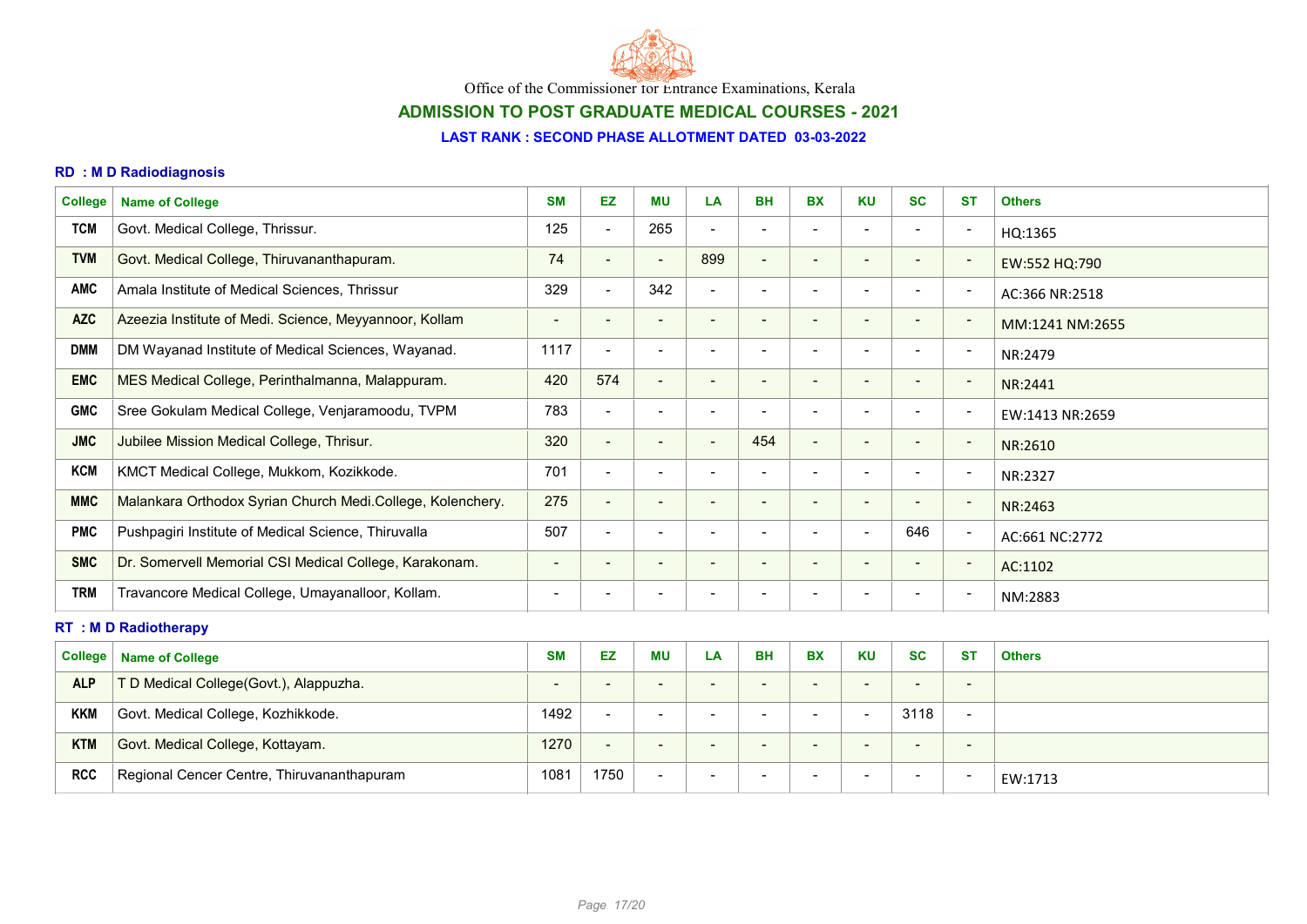

# ADMISSION TO POST GRADUATE MEDICAL COURSES - 2021

#### LAST RANK : SECOND PHASE ALLOTMENT DATED 03-03-2022

# RT : M D Radiotherapy

| <b>College</b> | <b>Name of College</b>                        | <b>SM</b> | EZ                       | <b>MU</b>                | LA  | BH                       | <b>BX</b>       | <b>KU</b>                | <b>SC</b>                | <b>ST</b>                | <b>Others</b> |
|----------------|-----------------------------------------------|-----------|--------------------------|--------------------------|-----|--------------------------|-----------------|--------------------------|--------------------------|--------------------------|---------------|
| <b>TCM</b>     | Govt. Medical College, Thrissur.              | 1484      | $\overline{\phantom{0}}$ |                          |     |                          |                 |                          | $\overline{\phantom{0}}$ | $\overline{\phantom{a}}$ |               |
| <b>TVM</b>     | Govt. Medical College, Thiruvananthapuram.    | 1497      | $\overline{\phantom{0}}$ | 1560                     |     | 2003                     |                 |                          | $\overline{\phantom{0}}$ |                          |               |
| <b>AMC</b>     | Amala Institute of Medical Sciences, Thrissur | 1782      | $\overline{\phantom{0}}$ | $\overline{\phantom{a}}$ | . . | $\overline{\phantom{0}}$ | $\qquad \qquad$ | $\overline{\phantom{0}}$ | $\sim$                   | $\overline{\phantom{a}}$ |               |

### TB : M D Respiratory Medicine

| <b>College</b> | <b>Name of College</b>                                  | <b>SM</b>                | EZ                       | <b>MU</b>                | LA                       | <b>BH</b>                | <b>BX</b>                | <b>KU</b>                | <b>SC</b>                | <b>ST</b>                | <b>Others</b>  |  |  |
|----------------|---------------------------------------------------------|--------------------------|--------------------------|--------------------------|--------------------------|--------------------------|--------------------------|--------------------------|--------------------------|--------------------------|----------------|--|--|
| <b>ALP</b>     | T D Medical College(Govt.), Alappuzha.                  | $\overline{\phantom{a}}$ | $\overline{\phantom{a}}$ | $\overline{\phantom{a}}$ | $\overline{\phantom{a}}$ | 1164                     | $\blacksquare$           | $\overline{\phantom{a}}$ | $\overline{\phantom{0}}$ | $\overline{\phantom{a}}$ |                |  |  |
| <b>KKM</b>     | Govt. Medical College, Kozhikkode.                      | 187                      | $\overline{\phantom{a}}$ | $\overline{\phantom{a}}$ | $\overline{\phantom{a}}$ | $\overline{\phantom{a}}$ | $\overline{\phantom{0}}$ | $\overline{\phantom{a}}$ | $\overline{\phantom{a}}$ | $\overline{\phantom{a}}$ | EW:298 PD:3963 |  |  |
| <b>KNM</b>     | Government Medical College Kannur                       | $\blacksquare$           | $\overline{\phantom{a}}$ | 577                      | $\overline{\phantom{a}}$ |                          | $\overline{\phantom{a}}$ | $\overline{\phantom{a}}$ | $\overline{\phantom{a}}$ | $\blacksquare$           |                |  |  |
| <b>KTM</b>     | Govt. Medical College, Kottayam.                        | 81                       | $\overline{\phantom{a}}$ | $\overline{\phantom{a}}$ | $\overline{\phantom{a}}$ |                          | -                        | $\overline{\phantom{a}}$ | $\overline{\phantom{a}}$ | $\overline{\phantom{a}}$ |                |  |  |
| <b>TCM</b>     | Govt. Medical College, Thrissur.                        | 365                      | $\blacksquare$           | $\overline{\phantom{a}}$ | $\overline{\phantom{a}}$ |                          | $\blacksquare$           | $\overline{\phantom{a}}$ | $\overline{\phantom{a}}$ | $\overline{\phantom{a}}$ | HQ:1925        |  |  |
| <b>TVM</b>     | Govt. Medical College, Thiruvananthapuram.              | 237                      | 607                      | $\blacksquare$           | $\overline{\phantom{a}}$ |                          | $\blacksquare$           | $\overline{\phantom{a}}$ | 1737                     | $\overline{\phantom{a}}$ |                |  |  |
| <b>AMC</b>     | Amala Institute of Medical Sciences, Thrissur           | $\,$                     | $\blacksquare$           |                          |                          |                          |                          | $\blacksquare$           | 1983                     | $\overline{\phantom{a}}$ | AC:1147        |  |  |
| <b>EMC</b>     | MES Medical College, Perinthalmanna, Malappuram.        | 1474                     | $\overline{\phantom{a}}$ | $\overline{\phantom{a}}$ | $\overline{\phantom{a}}$ | $\overline{\phantom{a}}$ | -                        | $\overline{\phantom{a}}$ | $\overline{\phantom{a}}$ | $\overline{\phantom{a}}$ | NR:2958        |  |  |
| <b>JMC</b>     | Jubilee Mission Medical College, Thrisur.               | 1230                     | $\blacksquare$           | $\overline{\phantom{a}}$ | $\overline{\phantom{a}}$ |                          | $\overline{\phantom{a}}$ | $\overline{\phantom{a}}$ | $\overline{\phantom{a}}$ | $\overline{\phantom{a}}$ | NR:2734        |  |  |
| <b>KCM</b>     | KMCT Medical College, Mukkom, Kozikkode.                | 891                      | $\blacksquare$           | $\blacksquare$           | $\sim$                   | 1607                     | $\blacksquare$           | $\overline{\phantom{a}}$ | $\overline{\phantom{a}}$ | $\overline{\phantom{a}}$ |                |  |  |
| <b>PMC</b>     | Pushpagiri Institute of Medical Science, Thiruvalla     | 1437                     | $\blacksquare$           | $\overline{\phantom{0}}$ |                          |                          |                          | $\overline{\phantom{a}}$ | $\overline{\phantom{a}}$ | $\overline{\phantom{0}}$ | NC:2704        |  |  |
| <b>SIM</b>     | Sree Narayana Institute of Medical Sciences, Ernakulam. | 1636                     | $\blacksquare$           | $\qquad \qquad$          | $\,$ $\,$                |                          | $\overline{\phantom{a}}$ | $\overline{\phantom{a}}$ | $\overline{\phantom{a}}$ | 4015                     |                |  |  |
|                | <b>TM: MD Transfusion Medicine</b>                      |                          |                          |                          |                          |                          |                          |                          |                          |                          |                |  |  |

| <b>College</b> | --<br>. College l<br>me or<br>w | $\sim$ $\sim$<br>ועוכ | -- | ΜU | $\mathbf{r}$<br>. | <b>BH</b> | <b>DV</b><br>DЛ | <b>KU</b> | $\sim$<br>.au | $-27$<br>$\sim$ | <b>Others</b> |
|----------------|---------------------------------|-----------------------|----|----|-------------------|-----------|-----------------|-----------|---------------|-----------------|---------------|
|                |                                 |                       |    |    |                   |           |                 |           |               |                 |               |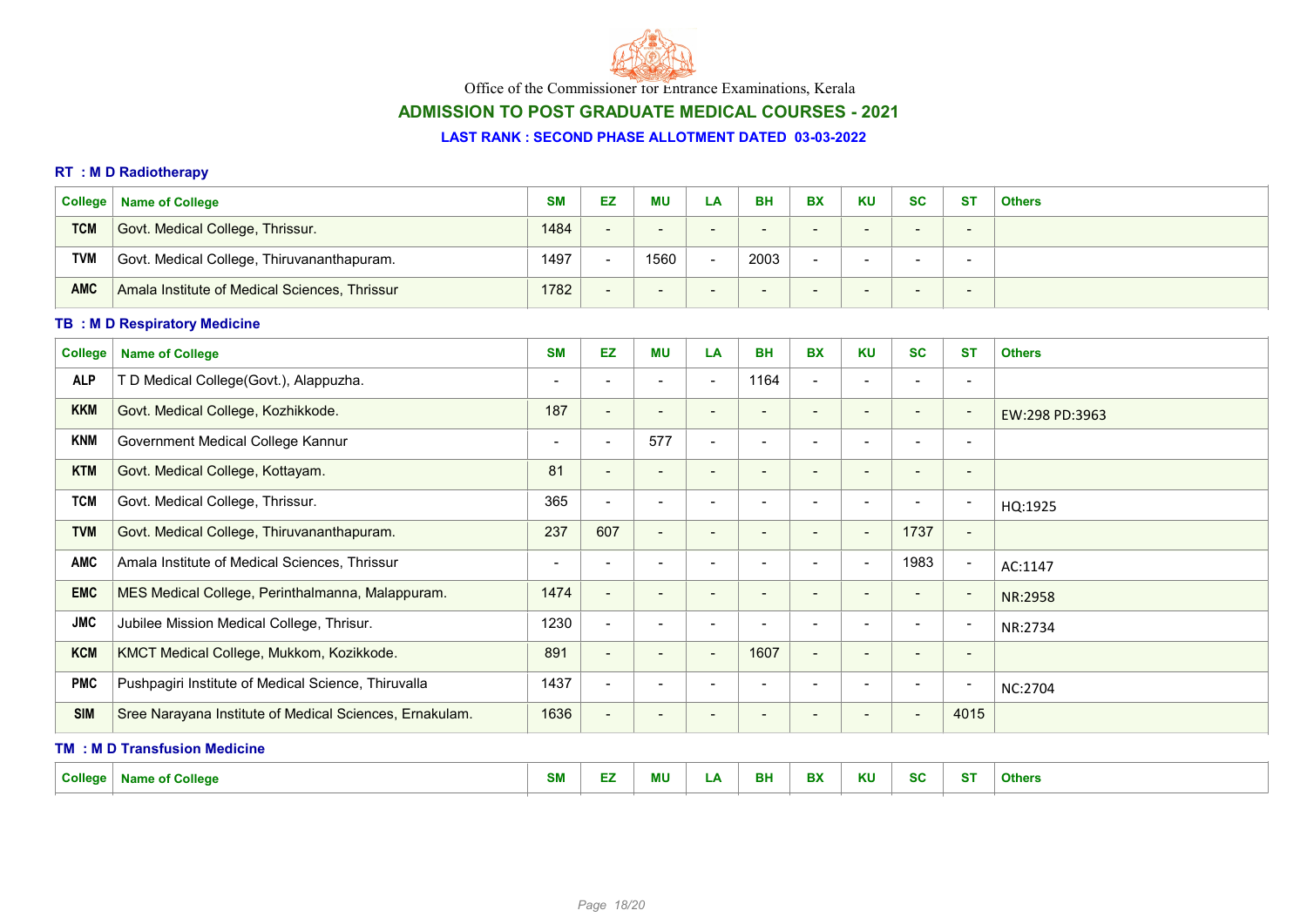

# ADMISSION TO POST GRADUATE MEDICAL COURSES - 2021

#### LAST RANK : SECOND PHASE ALLOTMENT DATED 03-03-2022

#### TM : M D Transfusion Medicine

| <b>College</b> | <b>Name of College</b>                     | <b>SM</b> | EZ | <b>MU</b> | ட்ச  | <b>BH</b> | <b>BX</b> | <b>KU</b> | <b>SC</b> | – S⊤                     | <b>Others</b> |
|----------------|--------------------------------------------|-----------|----|-----------|------|-----------|-----------|-----------|-----------|--------------------------|---------------|
| <b>TVM</b>     | Govt. Medical College, Thiruvananthapuram. |           |    |           |      |           |           |           |           |                          |               |
| <b>JMC</b>     | Jubilee Mission Medical College, Thrisur.  | 2226      |    |           | 3109 |           |           |           | $\sim$    | $\overline{\phantom{a}}$ |               |

### VL : M D Dermatology Venereology & Leprosy

| <b>College</b> | <b>Name of College</b>                                 | <b>SM</b>                | EZ.                      | <b>MU</b>                | LA                       | <b>BH</b>                | <b>BX</b>                | <b>KU</b>                | <b>SC</b>                | <b>ST</b>                | <b>Others</b>  |
|----------------|--------------------------------------------------------|--------------------------|--------------------------|--------------------------|--------------------------|--------------------------|--------------------------|--------------------------|--------------------------|--------------------------|----------------|
| <b>ALP</b>     | T D Medical College(Govt.), Alappuzha.                 | $\overline{\phantom{a}}$ | $\blacksquare$           | 254                      | $\blacksquare$           | $\blacksquare$           | $\overline{\phantom{0}}$ | $\blacksquare$           | $\blacksquare$           | $\blacksquare$           |                |
| <b>KKM</b>     | Govt. Medical College, Kozhikkode.                     | 48                       | $\blacksquare$           | $\overline{\phantom{a}}$ | $\overline{\phantom{a}}$ | $\overline{\phantom{0}}$ | $\overline{\phantom{a}}$ | $\overline{\phantom{a}}$ | $\overline{\phantom{a}}$ | $\overline{\phantom{a}}$ | EW:174         |
| <b>KNM</b>     | Government Medical College Kannur                      |                          | $\overline{\phantom{a}}$ |                          |                          |                          | $\overline{\phantom{0}}$ | $\blacksquare$           | 1396                     | $\overline{\phantom{a}}$ |                |
| <b>KTM</b>     | Govt. Medical College, Kottayam.                       | 60                       | $\blacksquare$           | $\blacksquare$           | $\overline{\phantom{a}}$ | 196                      | $\overline{\phantom{0}}$ | $\overline{\phantom{a}}$ | $\overline{\phantom{a}}$ | $\overline{\phantom{a}}$ | HQ:1840        |
| <b>MLP</b>     | Govt. Medical College, Manjeri.                        | $\overline{\phantom{0}}$ | 189                      | $\overline{\phantom{a}}$ | $\overline{\phantom{a}}$ | $\overline{\phantom{0}}$ | $\overline{\phantom{a}}$ | $\overline{\phantom{a}}$ | $\overline{\phantom{a}}$ | $\overline{\phantom{a}}$ |                |
| <b>TCM</b>     | Govt. Medical College, Thrissur.                       | 138                      | $\blacksquare$           | $\overline{\phantom{a}}$ | $\overline{\phantom{a}}$ |                          |                          | $\overline{\phantom{a}}$ | $\overline{\phantom{0}}$ | $\overline{\phantom{a}}$ | HQ:2145        |
| <b>TVM</b>     | Govt. Medical College, Thiruvananthapuram.             | 152                      | $\blacksquare$           | $\blacksquare$           | 372                      | $\overline{\phantom{a}}$ | $\overline{\phantom{0}}$ | $\overline{\phantom{a}}$ | $\overline{\phantom{a}}$ | $\overline{\phantom{a}}$ |                |
| <b>AMC</b>     | Amala Institute of Medical Sciences, Thrissur          | 211                      | 548                      | $\blacksquare$           | $\blacksquare$           | $\overline{\phantom{a}}$ | $\blacksquare$           | $\blacksquare$           | 1814                     | $\overline{\phantom{a}}$ | AC:262 NR:1853 |
| <b>AZC</b>     | Azeezia Institute of Medi. Science, Meyyannoor, Kollam | -                        | $\overline{\phantom{a}}$ |                          |                          |                          |                          | $\overline{\phantom{a}}$ |                          | $\overline{\phantom{a}}$ | NM:2708        |
| <b>EMC</b>     | MES Medical College, Perinthalmanna, Malappuram.       | 665                      | $\blacksquare$           | $\sim$                   | $\overline{\phantom{a}}$ |                          | $\overline{\phantom{0}}$ | $\overline{\phantom{a}}$ | $\overline{\phantom{0}}$ | $\overline{\phantom{a}}$ |                |
| <b>GMC</b>     | Sree Gokulam Medical College, Venjaramoodu, TVPM       | 815                      | $\blacksquare$           | $\overline{\phantom{a}}$ |                          |                          | $\overline{\phantom{0}}$ | $\overline{\phantom{a}}$ | $\overline{\phantom{a}}$ | $\overline{\phantom{a}}$ | NR:2598        |
| <b>JMC</b>     | Jubilee Mission Medical College, Thrisur.              | 311                      | $\blacksquare$           | $\blacksquare$           | $\overline{\phantom{a}}$ |                          | $\overline{\phantom{0}}$ | $\blacksquare$           | $\overline{\phantom{a}}$ | $\overline{\phantom{a}}$ | NR:2061        |
| <b>KCM</b>     | KMCT Medical College, Mukkom, Kozikkode.               | 474                      | $\blacksquare$           | $\overline{\phantom{a}}$ | $\overline{\phantom{a}}$ |                          | $\overline{\phantom{0}}$ | $\blacksquare$           | $\overline{\phantom{a}}$ | $\overline{\phantom{a}}$ | NR:1771        |
| <b>MMH</b>     | Malabar Medical College Hospital, Kozhikkode           | 685                      | $\blacksquare$           | $\blacksquare$           | $\overline{\phantom{a}}$ | 1355                     | $\overline{\phantom{0}}$ | $\overline{\phantom{a}}$ | $\qquad \qquad$          | $\overline{\phantom{a}}$ | NR:2525        |
| <b>PMC</b>     | Pushpagiri Institute of Medical Science, Thiruvalla    | 560                      | $\overline{\phantom{a}}$ |                          |                          |                          |                          |                          |                          | $\overline{\phantom{a}}$ | AC:608 NC:1858 |